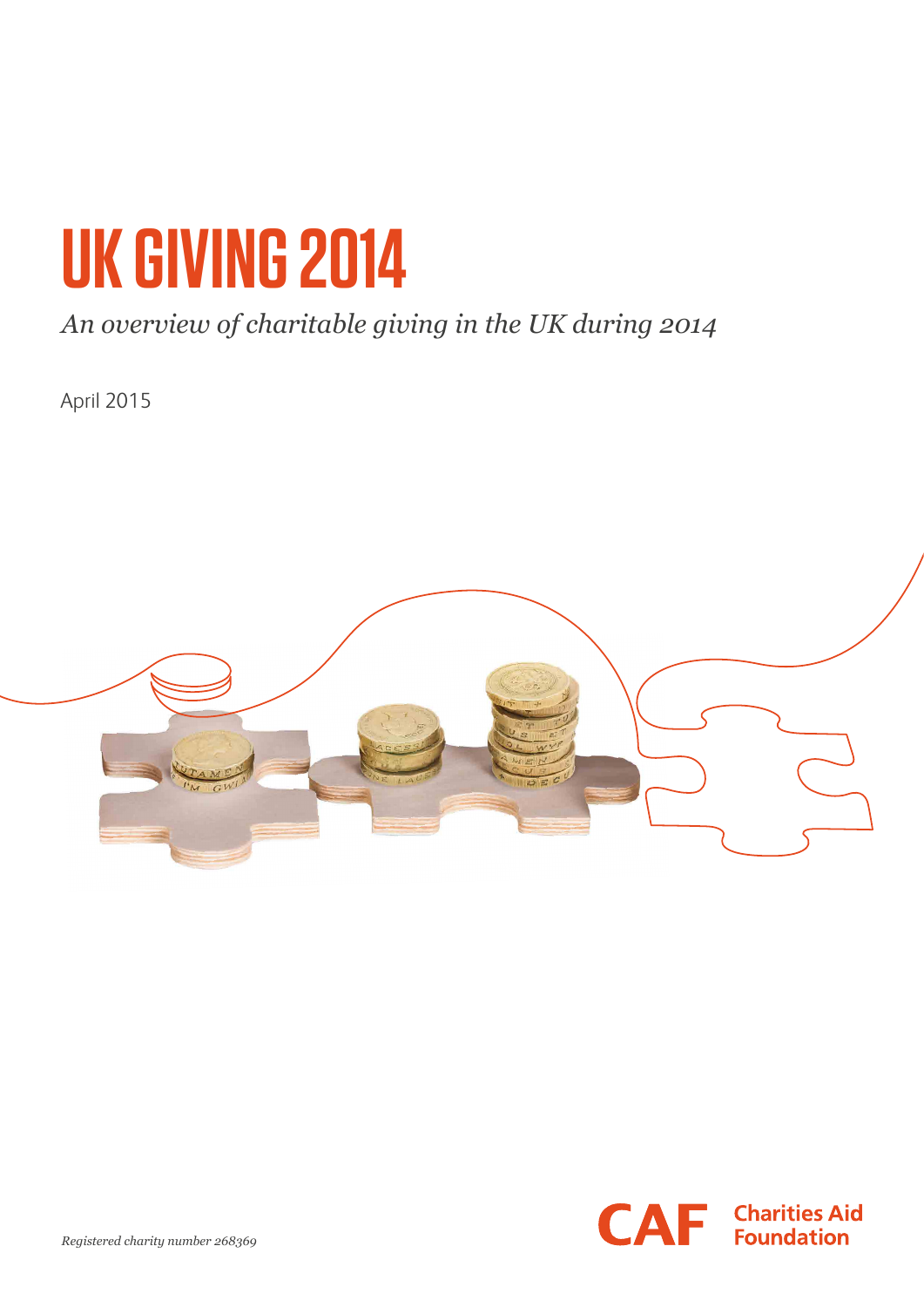## *Contents*

| Foreword                                                                         | 3                                     |
|----------------------------------------------------------------------------------|---------------------------------------|
| About this report<br>The new UK Giving study<br>About CAF                        | 4<br>$\overline{4}$<br>$\overline{4}$ |
| Key findings and conclusions                                                     | 5                                     |
| <b>Detailed findings</b>                                                         | 6                                     |
| 1.0<br>How people get involved<br>1.1 Giving money<br>1.2 Volunteering           | 6<br>$\overline{7}$<br>7              |
| Who does what<br>2.0<br>2.1 Who gives money                                      | 8<br>9                                |
| 3.0<br>Total amount given                                                        | 10                                    |
| Typical amount given<br>4.0<br>4.1 Sponsorship                                   | 12<br>13                              |
| 5.0<br>What people give to<br>5.1 Who gives to what                              | 14<br>16                              |
| 6.0<br>How people give<br>6.1 Technology device usage                            | 17<br>20                              |
| 7.0<br>Increasing giving<br>7.1 Barriers to giving<br>7.2 Regular planned giving | 21<br>22<br>23                        |
| Appendix I: Methodology                                                          | 25                                    |
| <b>UK Giving</b><br>1.                                                           | 25                                    |
| 2.<br>Re-calibration of the historic data                                        | 26                                    |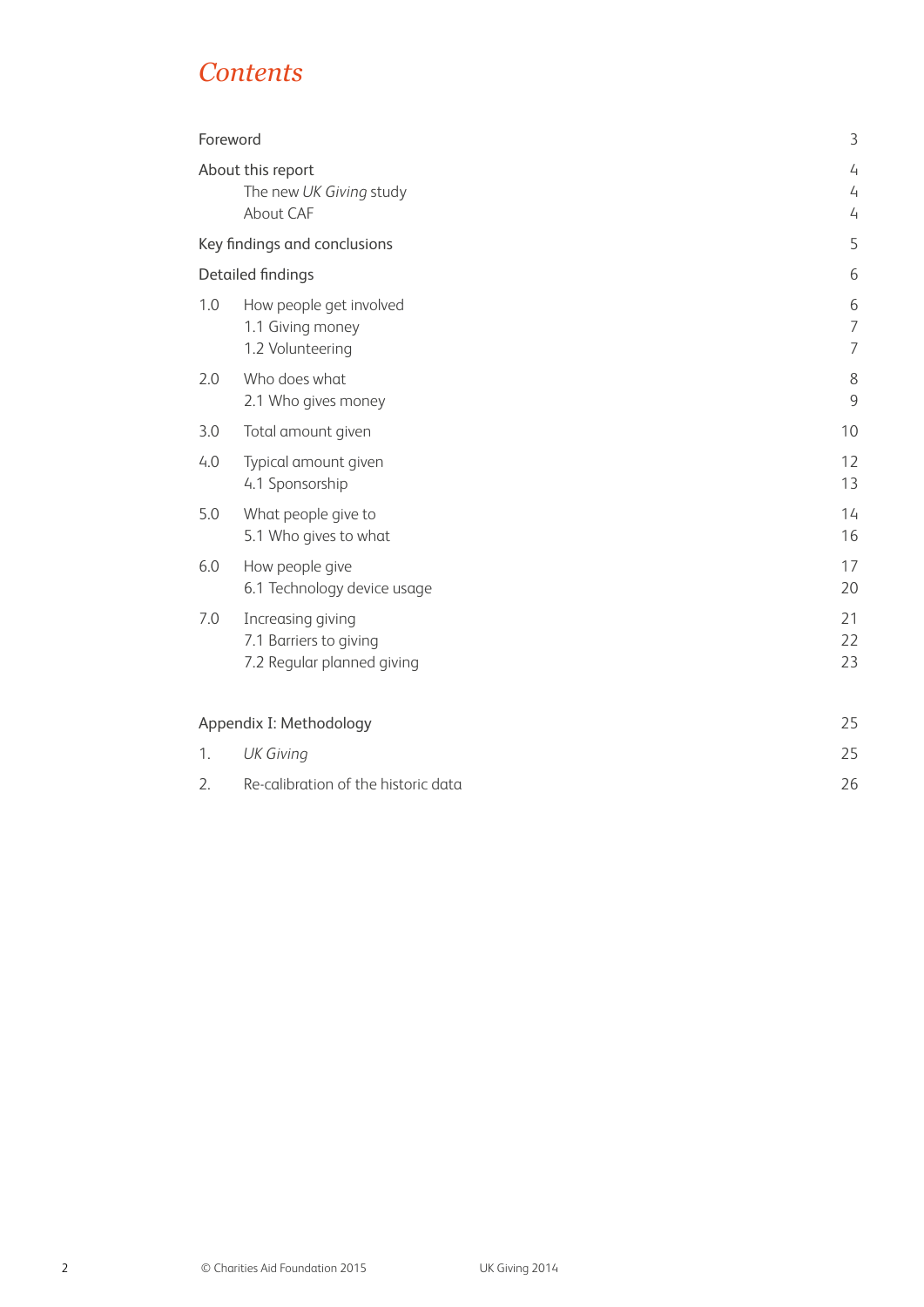### *Foreword*

One of the most striking things about Britain in the years since the devastating financial crash of 2008 is the enduring generosity of its people in giving to others in need.

Whilst the economy has been lashed by storms sweeping from around the world, the uncertainty of rock bottom interest rates and pressure on household incomes, giving to charity is something to which the British public remains steadfastly committed.

While many charities face financial pressure and an uncertain future, one of the few things on which we can rely is that British people will turn to help the causes close to their hearts – a fact that has been established time and again by the long-running *UK Giving* project.

This edition of *UK Giving* marks a change in our approach. We have introduced a new questionnaire and survey method to give us more insight into that generosity than ever before.

Among the many improvements to our survey, we are specifically tracking sponsorship for the first time, looking more closely at the social and economic background of donors, as well as barriers to giving, the attitudes of occasional donors, and the use of technology by those who support charities.

As always, our aim is to support charities across this country and overseas by giving insight into how people give, and to spark a debate about what charities do, and the amazing role they play in people's everyday lives.

Without the remarkable work of charities large and small, Britain would be an impoverished place. But what makes them special in the first place is the quiet commitment and dedication of people who volunteer or just put a few pennies into a collecting tin.

It's this impulse to help that *UK Giving* charts. And it's something of which we should be immensely proud.

The Law

Dr John Low Chief Executive Charities Aid Foundation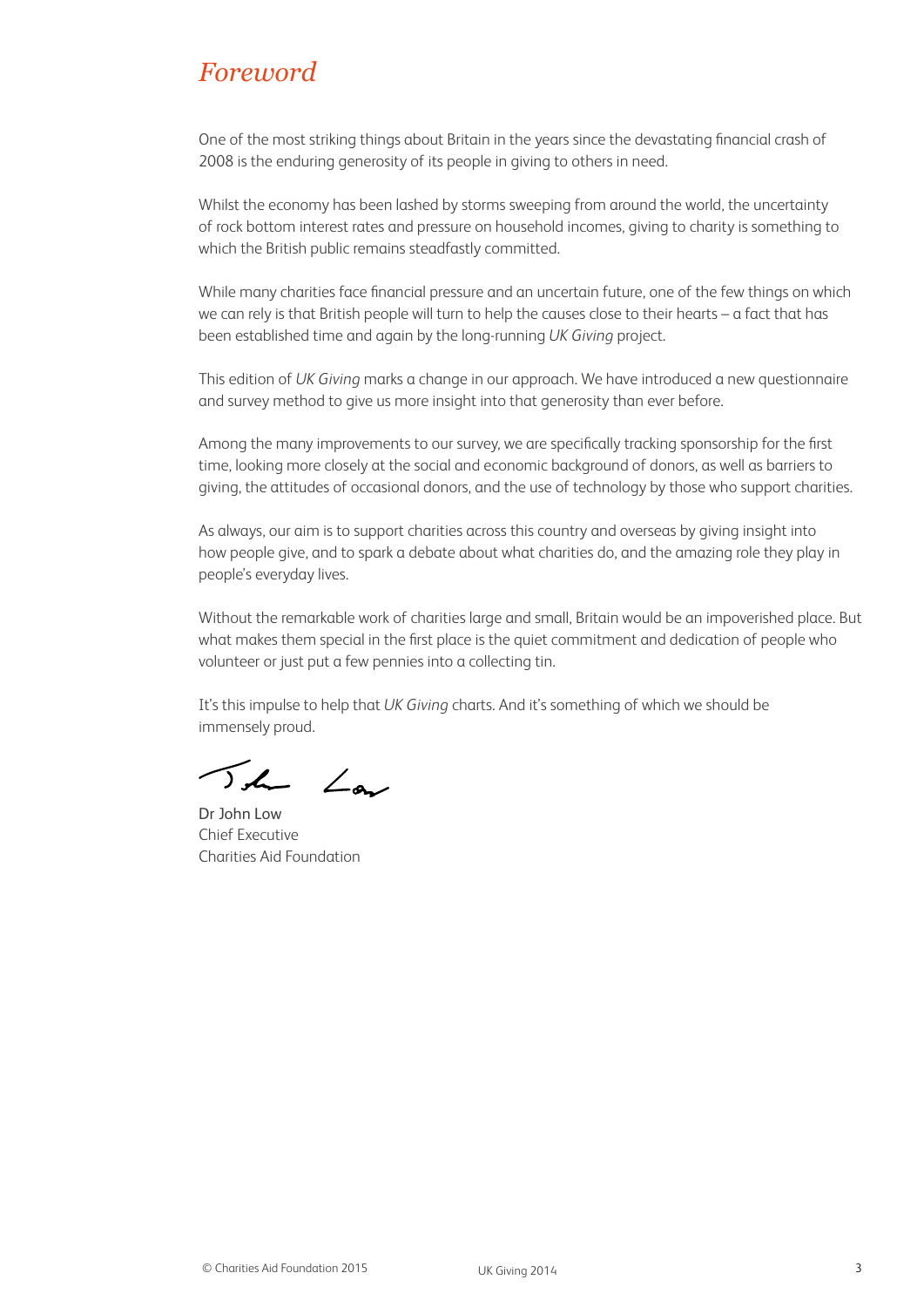## *About this report*

#### *The new UK Giving study*

We announced last year that *UK Giving* was moving to a new methodology. This is the first fruit of that work. We want to provide more detailed information about how we give, and glean more insight into how UK donors think today. This report gives greater detail for the first time about the effect of sponsorship, online giving and the breakdown of donations by age, income and socio-economic group.

Our aim is to provide more insight into the attitudes and behaviours of donors, as well as taking better account of changing patterns of giving such as mobile and online channels. *UK Giving* has always been based on large-sample surveys to estimate patterns of giving that add to the picture we can gain from charity accounts. The study now captures data at four points throughout the year, rather than the three previously, which results in a larger annual sample size and ensures that some of the known seasonal differences in giving are better reflected. We also hope that, moving forward, this approach can provide more regular insight. The quarterly measures are now aggregated into a calendar year view, rather than financial year as previously.

It is important to understand that *UK Giving* provides an aggregated picture of stated giving – so what individuals tell us they have donated to charity in the month prior to interview. This has the potential to be impacted by a 'social desirability bias' whereby individuals do not wish to appear uncharitable and so may count earlier donations as falling within the requested timeframe, or include future intended donations within their response.

The new *UK Giving* methodology makes an attempt to address this issue by initially asking respondents whether they had given to charity within the previous 12 months, prior to asking about the last four weeks. If answering positively in the first instance, there is then less pressure to also answer positively in the second, as they will not be deemed an uncharitable person per se, merely that there may not have been an opportunity to give in the last month.

In addition, the questionnaire now asks about donating money or sponsoring someone for charity amongst a raft of other social actions including volunteering, signing a petition, taking part in a public consultation. Once again, this may result in less pressure for an individual to say that they give money to charity, particularly if they are able to highlight other social actions in which they do participate.

Finally, the question wording now asks specifically about 'donating money to charity', whereas previously it talked about 'giving to charity' and whilst all of the options for giving were financial transactions, the connection is now more explicit.

Whilst the changes in methodology do cause a 'step-change' in results, historic data has been recalibrated to create a cohesive picture of longitudinal trends.

#### *About CAF*

Charities Aid Foundation (CAF) is a leading international charity registered in the United Kingdom, with nine offices covering six continents. Our mission is to motivate society to give ever more effectively and help transform lives and communities around the world. We do this by working globally to increase the flow of funds to the charity and non-profit sectors through the provision of philanthropy advice and services.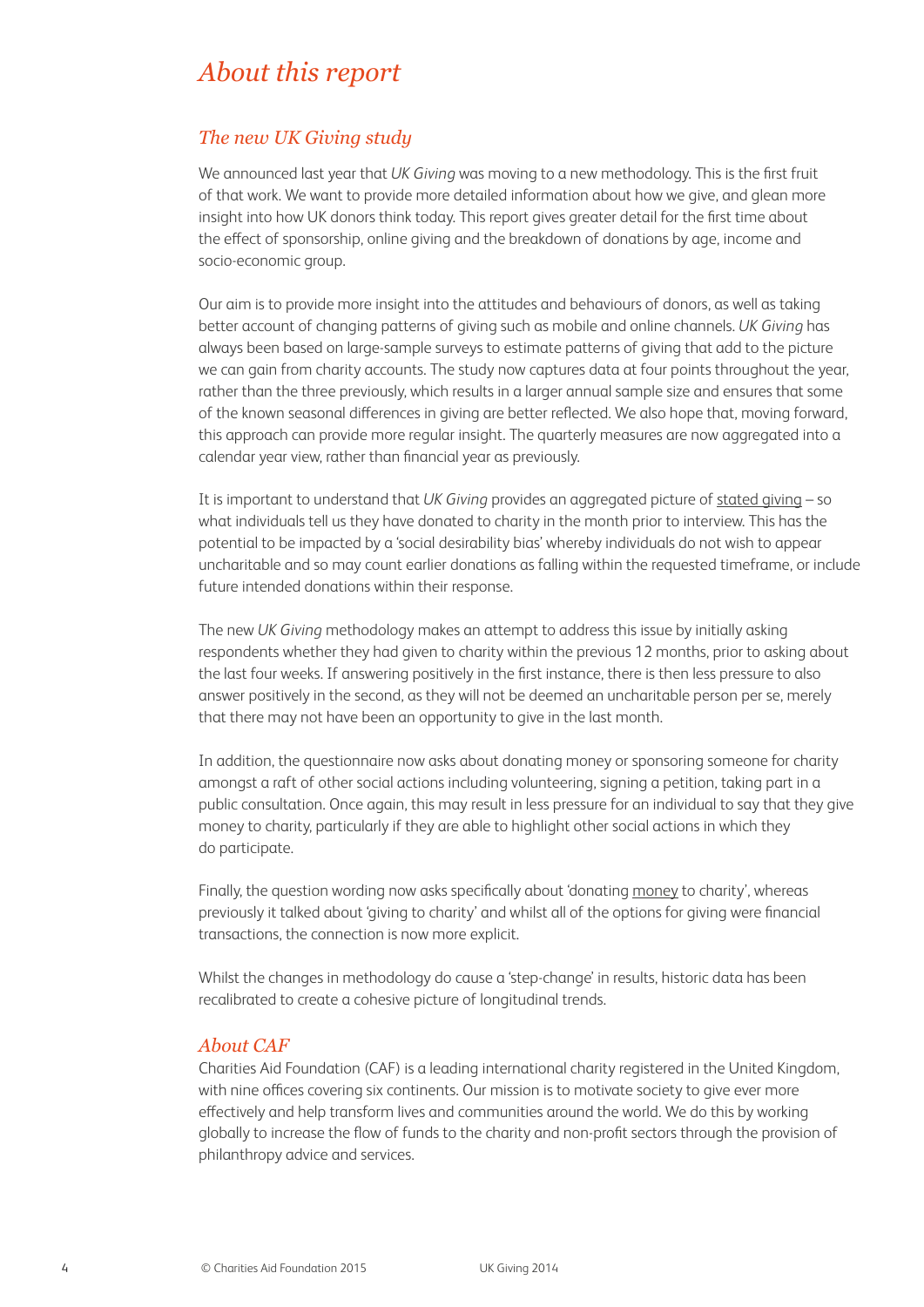# *Key findings and conclusions*

Our analysis provides the following picture for individual giving in the UK for 2014:

- Eight out of ten people (79%) participated in at least one charitable giving or social action activity in the 12 months prior to interview, with over half (57%) having done so in the last month
- **Those aged 16-24 are the least likely to be involved in charitable giving or social action,** with only 42 per cent having participated in any of the activities during the previous month, whilst those aged 45-64 are most likely to be involved, 63 per cent having done something
- **IF** In terms of giving money to charity (either directly or through sponsorship of an individual), 70 per cent report doing so in the 12 months prior to interview, and 44 per cent do so in a typical month. As identified previously by *UK Giving*, those most likely to give money are female, older and in higher socio-economic grades
- The typical monthly amount given by a donor in 2014 was £14. This level is similar to the typical gift recorded over the ten years of *UK Giving*, when it has ranged from £10 to £15
- The typical monthly amount given by sponsors in 2014 was  $£10$ , a smaller average gift than that made through direct donation
- The estimated total amount donated to charity by UK adults in 2014 is £10.6 billion
- As has been the case for the entire lifetime of *UK Giving*, 'medical research' is the cause supported by the largest proportion of donors (33% in 2014), followed by 'children and young people' (30%) and 'hospitals and hospices' (25%)
- **However, 'religious causes' achieve the largest share of donations in terms of** total monetary value (14%), as the typical donation of £20 is much higher than the overall average
- Cash continues to be the most common method of giving, with over half of donors (55%) making cash donations in the previous 12 months. Direct debit remains the second most popular channel, with 30 per cent using this in the last 12 months. Online giving has been used by 15 per cent of donors in the last 12 months, and 'text' by 11 per cent
- **Despite an apparent online and social media focus, young donors are actually much more** likely than average to give cash (66% compared to 55% overall)
- **The EX** To encourage more people to give more regularly, charities need to not only communicate the impact of donations from the public, but also raise awareness of the different giving channels available and increase the flexibility of these channels to meet the needs and circumstances of individual supporters. There is also a need to reassure donors about the security of any personal and financial details held as part of planned giving channels, such as direct debit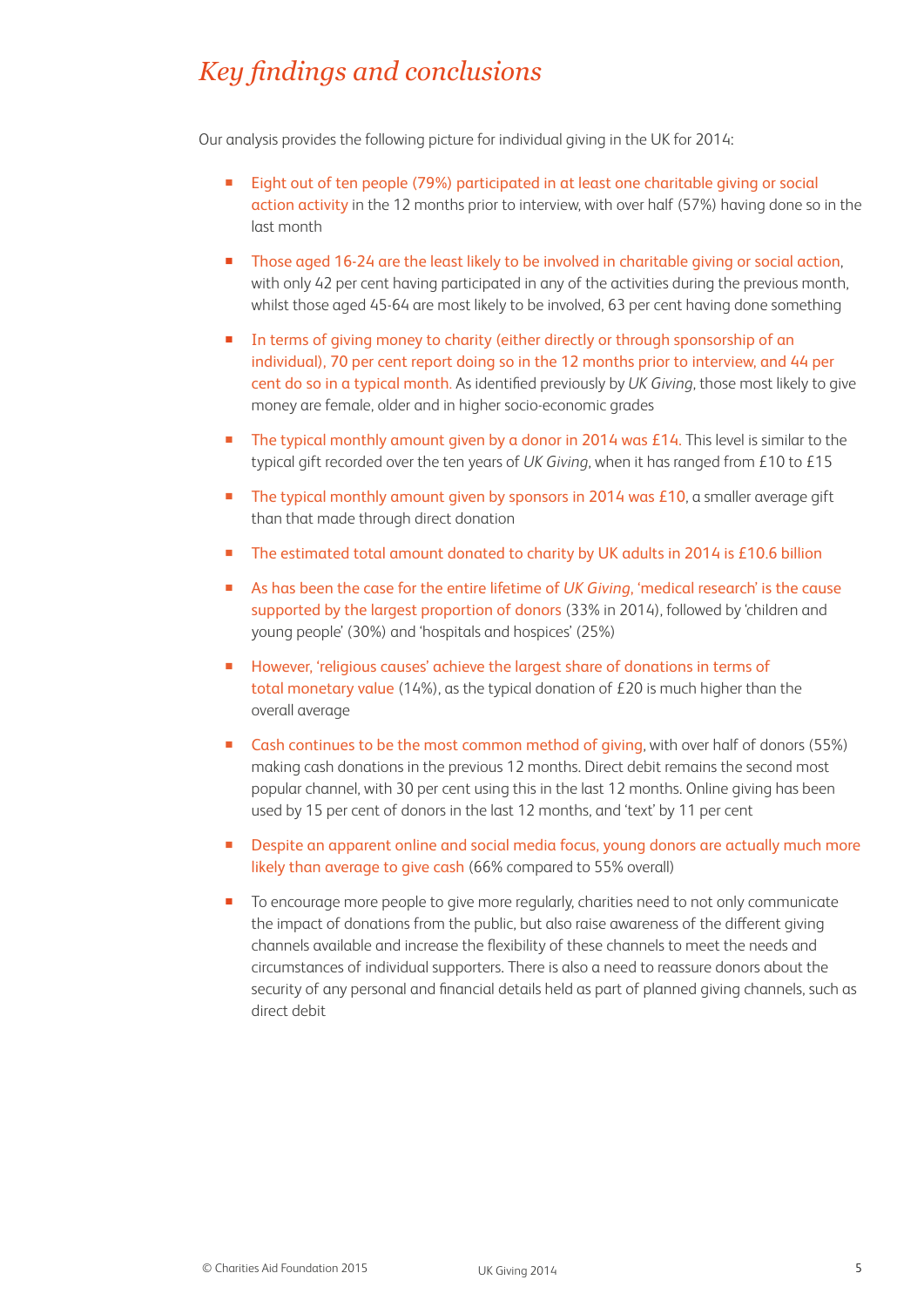# *Detailed findings*

#### *1.0 How people get involved*

In 2014, a fifth of people (21%) did not participate in any of the charitable or social actions highlighted over the course of the previous 12 months. This aligns to a previous study undertaken by CAF in 2013 *Britain's Civic Core* which identified 24 per cent of the population as 'zero givers' over the 12 months covered.<sup>1</sup>



Figure 1: Which, if any, of these have you done in the last year/four weeks?

Base: all respondents (5,068)

<sup>1 2,027</sup> online interviews with UK adults conducted by ComRes between 31 July-1 August 2013 https://www.cafonline.org/PDF/CAF\_Britains\_Civic\_Core\_Sept13.pdf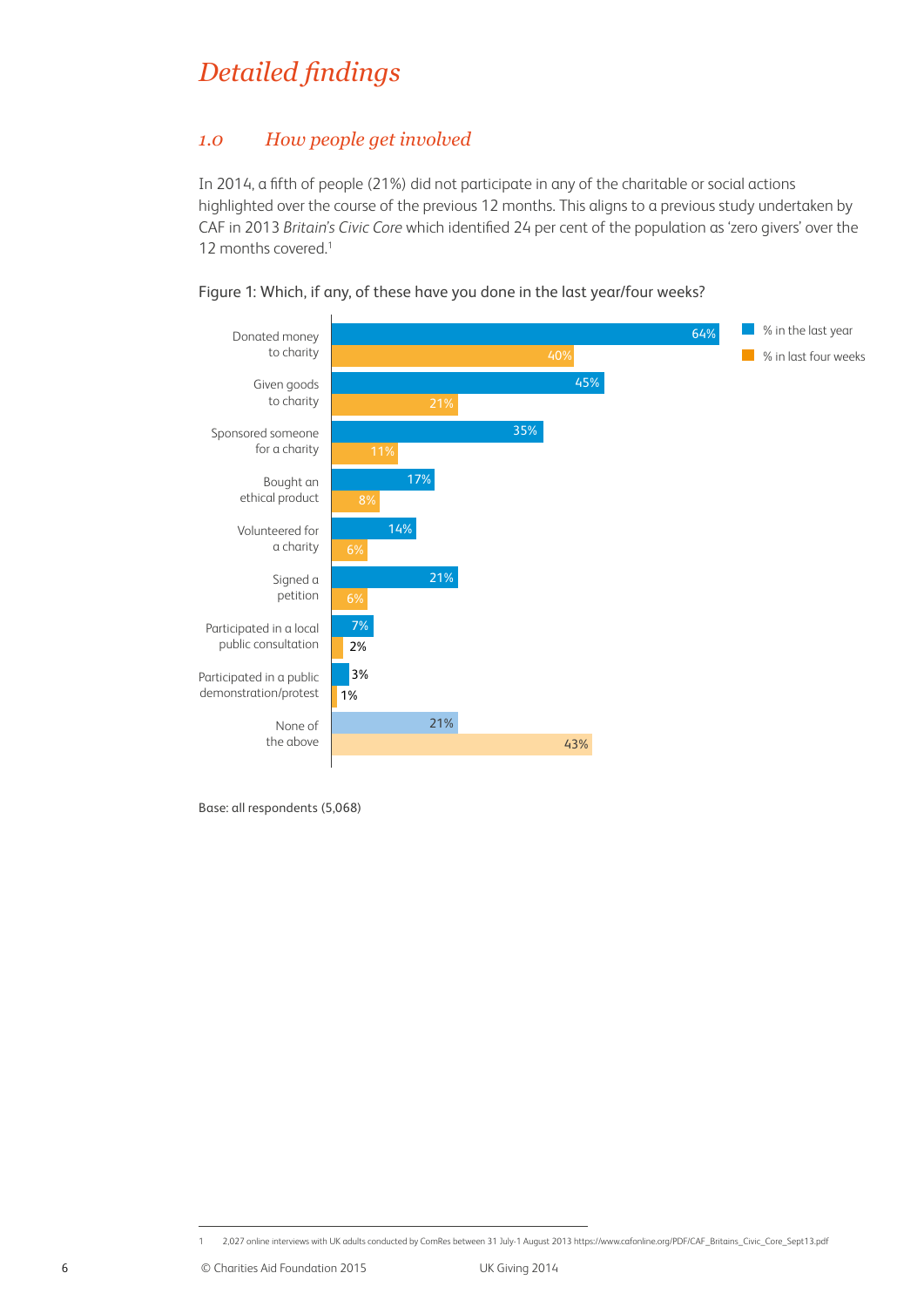#### *1.1 Giving money*

Our new *UK Giving* study shows 44 per cent of people reporting to give money to charitable causes in a typical month, equating to approximately 22.9 million adults.2 This is comprised of both direct donations to charity and sponsorship of individuals, with 40 per cent making direct donations.

In terms of giving money either directly or via sponsorship, 70 per cent report doing so in the 12 months prior to interview. This giving level aligns relatively well to Mintel's *Charitable Giving in the UK November 2014* report, which found that three-quarters (76%) of Britons donated money in the previous 12 months.<sup>3</sup> The *Halifax Giving Monitor* states a similar annual giving rate, with the most recent measure published in March 2014 reporting that 75 per cent of UK adults had donated to charity in the previous 12 months.<sup>4</sup>

The Cabinet Office's Community Life study<sup>5</sup> records a higher participation level, with the 2013-14 study reporting that 75 per cent of people had given in the month prior to interview, contrasting to the 44 per cent for *UK Giving*. Closer inspection reveals that *Community Life* includes some additional giving channels which are not covered explicitly by *UK Giving* (for example, 'giving to people begging on the street'). In addition, the use of an initial screening question on *UK Giving* (which establishes whether an individual has donated money to charity, prior to asking further detail about channels) may reflect a more focused picture of those that are specifically donating money directly to a known charitable organisation, rather than more informal giving.

#### *1.2 Volunteering*

*UK Giving* suggests that 14 per cent volunteered for a charity in the 12 months prior to interview. Our earlier *Britain's Civic Core* research found that 19 per cent of people had volunteered in an organisation in the previous 12 months.<sup>6</sup>

These results represent a lower level than that recorded by the Cabinet Office's *Community Life*, which reports that 41 per cent of people had volunteered formally (through a group, club or organisation) at least once in the 2013-14 survey period. This difference will be due, at least in part, to *UK Giving*  focusing on volunteering 'for a charity', whilst *Community Life* provides an extensive list of potential organisations which people may have given unpaid time to, including political bodies, trade unions, justice groups, etc. which may or may not be registered charities.

To calculate the total number of donors in a year, we multiply the proportion of donors by the estimated number of adults in the UK population, using ONS mid year population estimates. Calculations are based on the most recent ONS estimates available which were released in 26/06/2014 and represent a mid-year 2013 position. Dependent on population growth/decline during this intervening period this estimation may be subject to change

<sup>3</sup> Mintel, *Charitable Giving* – UK, November 2014 based on 2,000 online interviews with those aged 16+ conducted in July 2014 http://reports.mintel.com/display/722021/

<sup>4</sup> *Halifax Giving Monitor*, March 2014, conducted by ICM Research and comprising 2,044 GB adults aged 18+ interviewed between 8-9th February 2014

http://www.lloydsbankinggroup.com/Media/Press-Releases/2014/halifax/halifax-giving-monitor/

<sup>5</sup> https://www.gov.uk/government/collections/community-life-survey

<sup>6</sup> 2,027 online interviews with UK adults conducted by ComRes between 31 July-1 August 2013 https://www.cafonline.org/PDF/CAF\_Britains\_Civic\_Core\_Sept13.pdf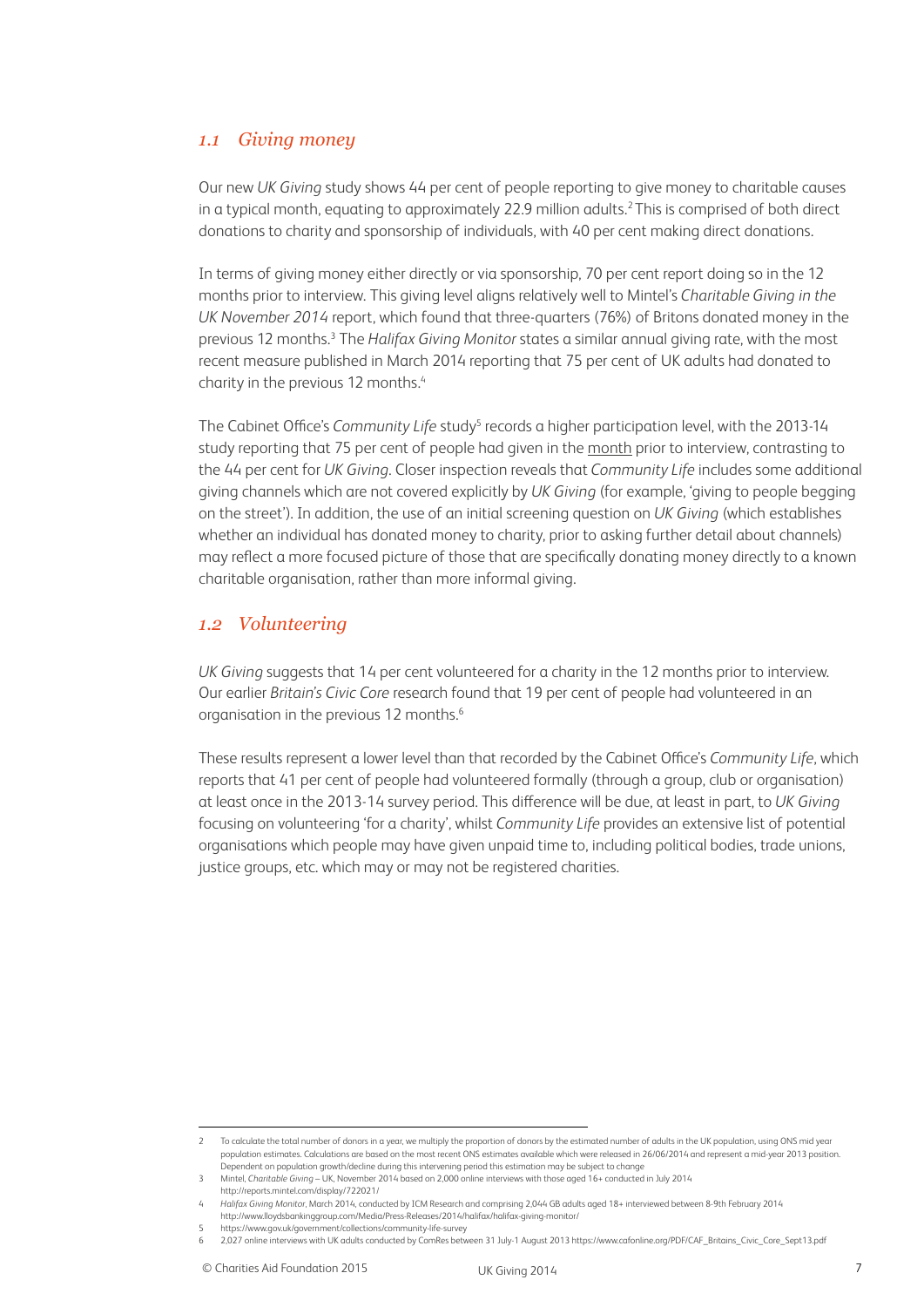#### *2.0 Who does what*

| Activity                             |                         | Gender         |                | Age                |                  |                  |                  |
|--------------------------------------|-------------------------|----------------|----------------|--------------------|------------------|------------------|------------------|
| % participating in last 4 weeks      | <b>Total</b><br>(5,068) | M<br>(2,483)   | F<br>(2,585)   | $16 - 24$<br>(735) | 25-44<br>(1,683) | 45-64<br>(1,587) | $65+$<br>(1,063) |
| Donated money to charity             | 40                      | 38             | 43             | 26                 | 39               | 44               | 48               |
| Given goods to charity               | 21                      | 15             | 27             | 9                  | 21               | 24               | 26               |
| Sponsored someone for a charity      | 11                      | 9              | 1 <sub>3</sub> | $\overline{7}$     | 1 <sub>3</sub>   | 14               |                  |
| Bought an ethical product            | 8                       | 17             | 9              | 3                  | 9                | 10               | 6                |
| Volunteered for a charity            | 6                       | 5              | 8              | 5                  | 6                | 8                | Ι5.              |
| Signed a petition                    | 6                       | $\overline{5}$ | 6              | $\overline{5}$     | $\overline{7}$   | $\overline{6}$   | 4                |
| Participated in a local consultation | $\overline{2}$          | $\overline{2}$ | 1              | $\Omega$           | $\overline{2}$   | 1                | יכו              |
| Participated in a public protest     | 1                       | 11             | 1              | $\overline{1}$     |                  | $\Omega$         | $\overline{0}$   |
| None of the above                    | 43                      | 48             | 37             | 58                 | 44               | 37               | 38               |

#### Table 1 Activities participated in during the last four weeks, by gender and age

Base: all respondents (5,068)

Women are more likely than men to be involved in charitable giving or social action. Over threefifths (63%) of women had participated in at least one of the activities listed in the month prior to interview, compared to only 52 per cent of men. Of particular note is the 12 percentage point differential in 'giving goods to charity' with over a quarter (27%) of women having done this in the last month, compared to only 15 per cent of men.

Those aged 16-24 are the least likely to be involved in charitable giving or social action, with only 42 per cent having participated in any of the activities during the previous month, whilst those aged 45-64 are most likely to be involved, 63 per cent having done something.

Three-quarters (74%) of those in the highest socio-economic group<sup>7</sup> had participated in at least one charitable or social action in the previous month, with much higher than average levels for direct donation of money to charity (57% vs. 40% overall), giving goods (33% vs. 21%) and buying ethical products (18% vs. 8%).

<sup>7</sup> Classified as AB (senior managerial and professional roles) within the UK standard social grade system. In comparison, only 43% of those classified as DE (casual/ lowest grade workers, pensioners and those reliant on the welfare state for income) had undertaken an activity.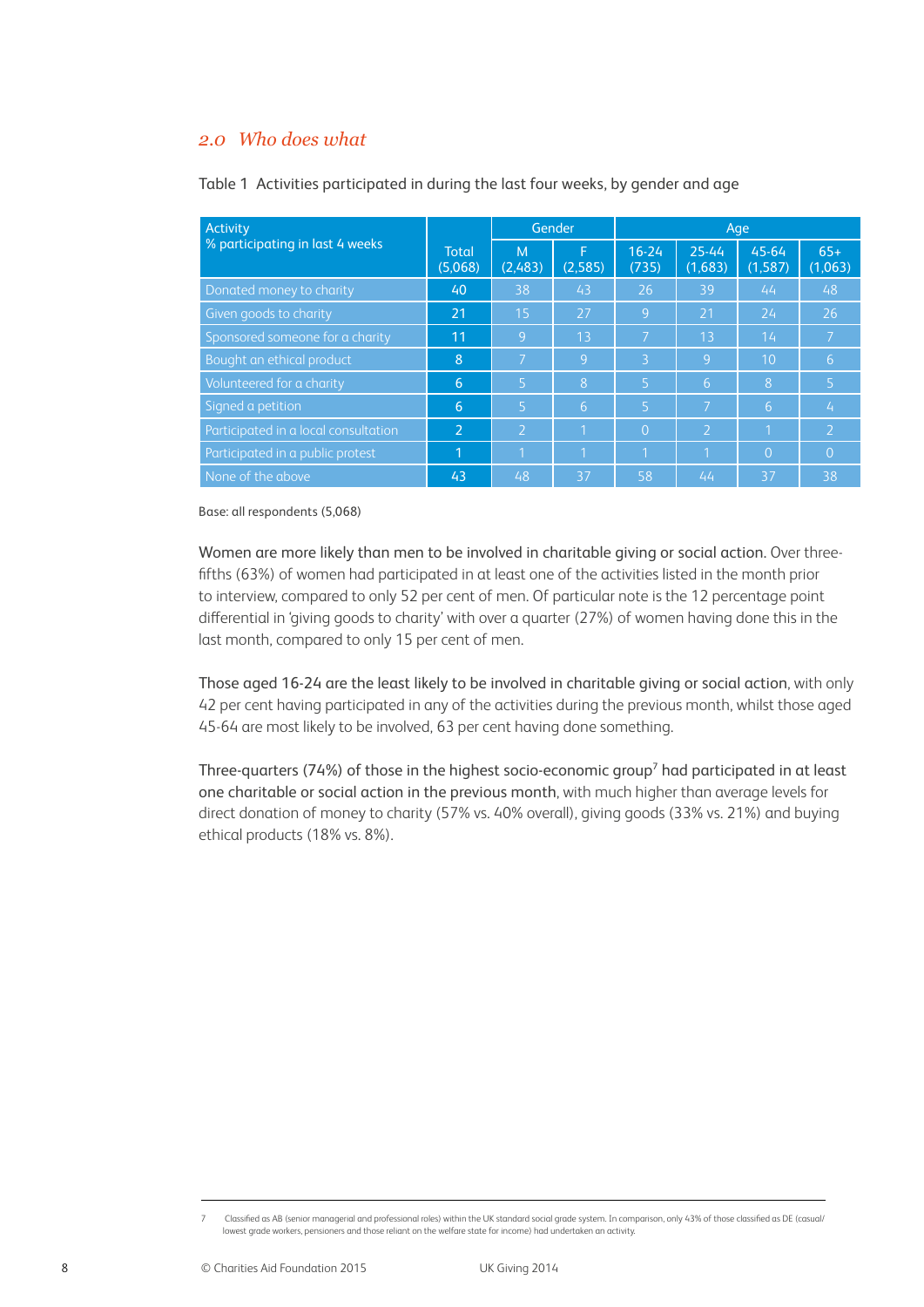#### *2.1 Who gives money*

As identified previously by *UK Giving*, those most likely to give money are female, older and in higher social grades.

In a typical month, women are more likely to give money to charity than men, 48 per cent donating directly and/or sponsoring someone, compared to 41 per cent of men.

Older people are more likely to donate (either directly or through sponsoring someone), with half of those aged 65 and over doing so in a typical month, compared to only 30 per cent of those aged 16-24. It is of interest, however, that our quarterly results show a spike in direct donation within the youngest age group during August (32% compared to their annual average of 26%). This coincides with the point at which the Ice Bucket Challenge was at its highest. At the time, research by CAF found 30 per cent of young people reporting that they had taken part in the Ice Bucket Challenge compared to an average of 17 per cent across the total population.<sup>8</sup> Further investigation of the UK Giving data shows a slight, although not statistically significant, uplift in the proportion of young people donating to health causes during August, which could correspond with the Ice Bucket Challenge and the resultant high donations received by Macmillan Cancer Support and the Motor Neurone Disease Association (£3 million and £7 million respectively).

Those in senior managerial and professional roles are more likely to donate (either directly or through sponsorship) than average, with nearly two thirds (62%) doing so in a typical month.<sup>9</sup>



<sup>8</sup> ComRes study conducted for CAF, comprising 2,058 online interviews with GB adults between 5-7th September 2014 - https://www.cafonline.org/media-office/pressreleases/2014/1209-ice-bucket-boosts-giving.aspx

Classified as AB within the UK standard social grade system. In comparison, 31% of those classified as DE (casual/lowest grade workers, pensioners and those reliant on the welfare state for their income) give to charity in a typical month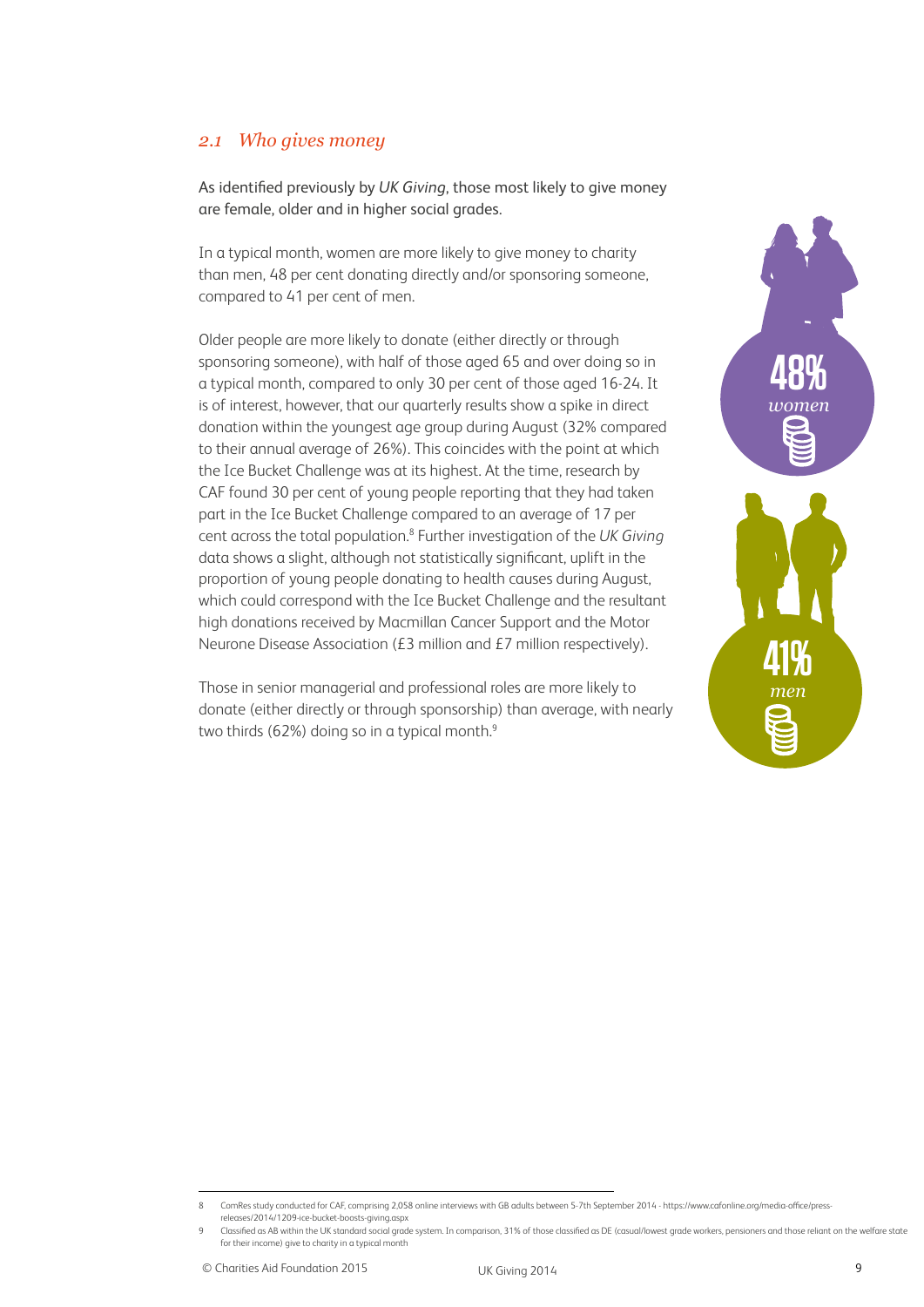#### *3.0 Total amount given*

Our survey suggests an estimated total amount donated to charity by UK adults in 2014 of £10.6 billion,10 which is similar to levels calculated previously from *UK Giving* data.

Clearly the changes to survey methodology have been wide-ranging, with the questionnaire, data capture periods and annual definition all being subject to change. As such the previous waves of *UK*  Giving are not directly comparable. We have, however, undertaken a recalibration exercise<sup>11</sup> in an attempt to retain a broad historical trend-line, so as to set the 2014 results in context.





2014 marks a change to the *UK Giving* survey, with results from previous years estimates based on a recalibration of the data (see Appendix for details)

As highlighted earlier, it is important to note that the *UK Giving* estimate is calculated from reported giving, as recalled and relayed by individual survey participants, and so is subject to respondent reliability, as well as other considerations that apply to all surveys based on a sample of a population rather than a census.

<sup>10</sup> Calculation is based on the estimated number of adults in the UK using ONS mid year population estimates, the most recent of which was released in 26/06/2014 and represents a mid-year 2013 position. Dependent on population growth/decline during this intervening period this estimation may be subject to change

<sup>11</sup> Further detail is provided in the Appendix

<sup>12</sup> The ONS announced on 13/03/2013 that RPI will no longer be designated as a national statistic, therefore *UK Giving* now uses CPI for this adjustment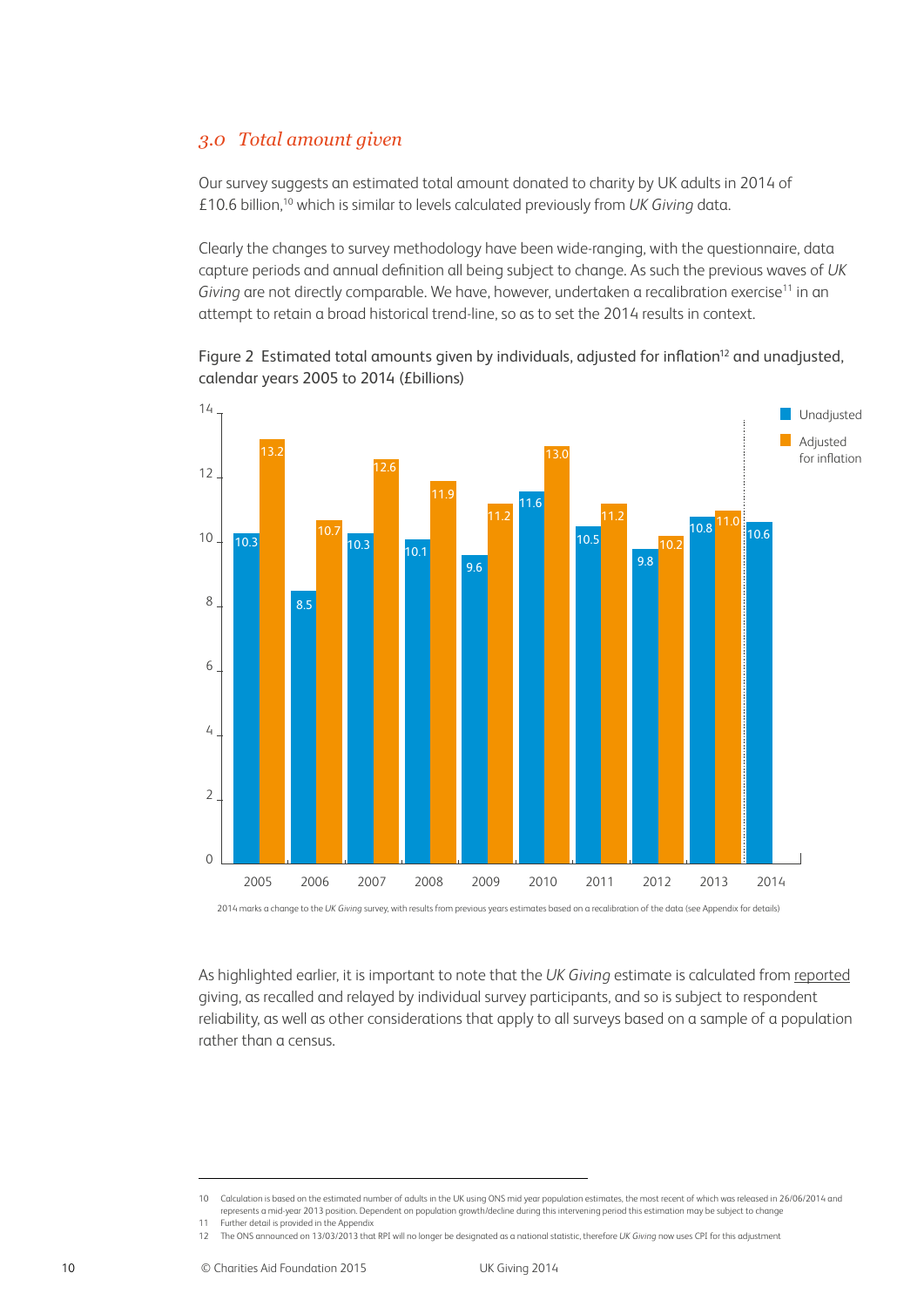Whilst giving data is available directly from the annual reports of charitable organisations, as submitted to the Charity Commission in England and Wales, and in Northern Ireland, and the Office of the Scottish Charity Regulator (OSCR) in Scotland, there is a time delay to such data becoming available due to the financial year end and returns cycle. A lack of clarity as to the various elements that comprise the 'voluntary income' category captured by the Charity Commission also makes it difficult to split out the monetary donations made by the UK public with any level of accuracy.

The National Council for Voluntary Organisations' comprehensive and informative *The UK Civil Society Almanac 2014*, which covers 2011/12 data, reports £17.4bn13 of charitable donations coming from 'individuals', although this includes elements not covered by *UK Giving*, such as Gift Aid receivable, legacy gifts and some fees received for services. In this respect, NCVO attributes approximately £6.9bn in 'donations' and £3.5bn from fundraising activities to individuals, resulting in a £10.4bn total for 2011/12.

Analysis of the Charity Commission data suggests 'voluntary income' of around £17.1bn for 2013, which reduces to £14.2bn if excluding legacies and endowments, but this amount will still include Gift Aid and some grants. This amount has increased markedly since 2010 when it stood at £11.4bn, with this appearing to be a result of the inclusion of over 900 more charitable organisations in the dataset.

The 2014 Coutts *Million Dollar Donor Report* values UK 2013 million pound donations at a total of £1.36 billion, with 18 per cent coming from individual donations (excluding personal foundations).14 *UK Giving* is likely to under-represent such major donor activity, and so primarily represents the giving made by the UK public at large.

Thus, whilst *UK Giving* may come with some survey-related caveats, other estimates also have limitations. We hope that *UK Giving* adds to the sector's knowledge by providing an ongoing measure of individual giving, showing relative results over time to help inform the sector as to the ongoing charitable mood and giving capacity of the general public.

<sup>13</sup> NCVO *The UK Civil Society Almanac 2014* http://data.ncvo.org.uk/a/almanac14/fast-facts-3/

Please note that NCVO's estimates exclude any organisation stating religion as their primary purpose/cause 14 Coutts *Million Dollar Donors Report 2014: UK Findings.* Available:

http://philanthropy.coutts.com/content/dam/rbs-coutts/philanthropy/documents/2014/findings/UK-Findings-2014.pdf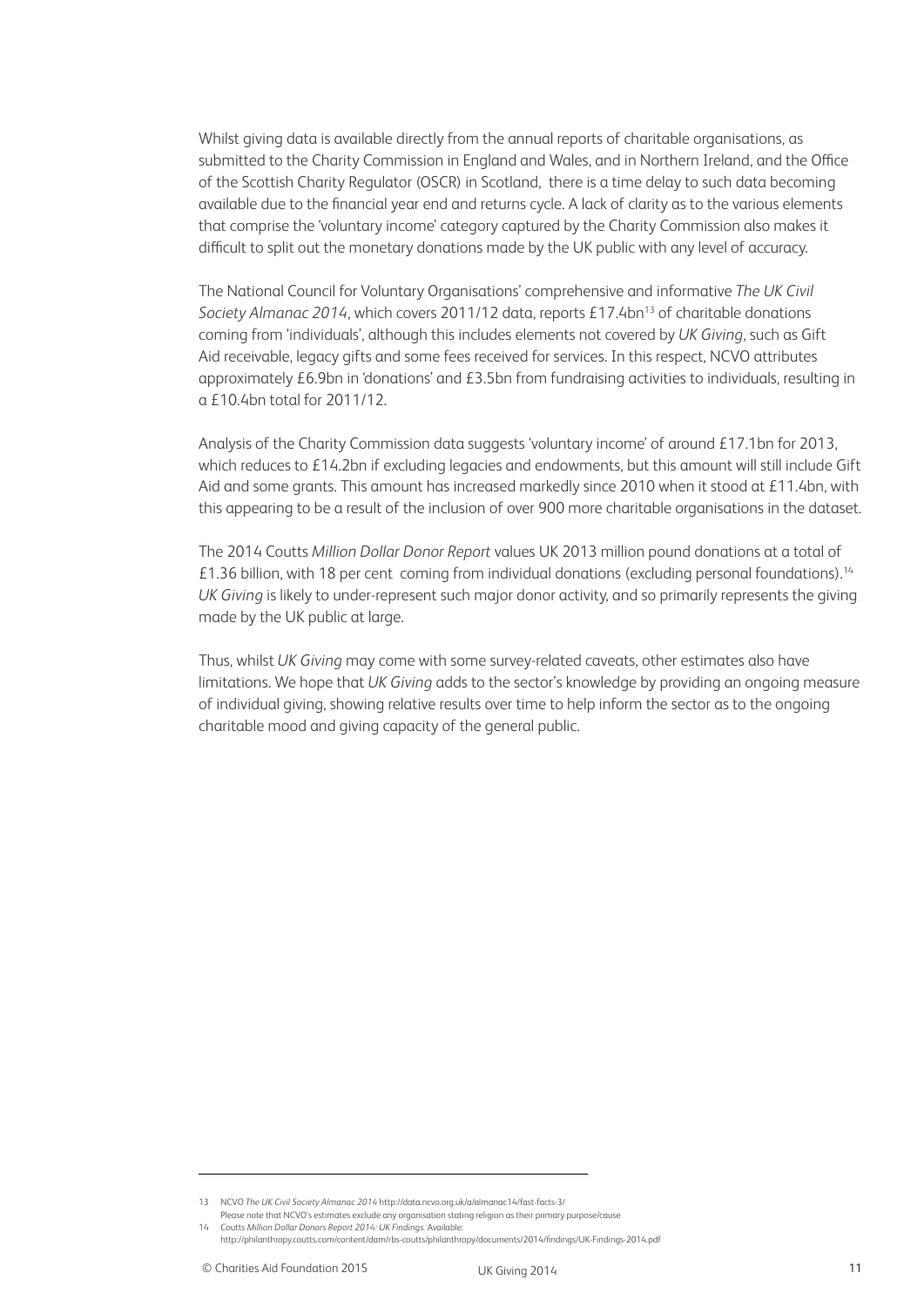#### *4.0 Typical amount given*

The typical monthly amount given by a donor in 2014 was £14.<sup>15</sup> This level is similar to the typical gift recorded throughout the ten years of *UK Giving*, when it has ranged from £10 to £15.

The mean donation of £39 is higher than that seen in previous *UK Giving* studies which, when re-calibrated to a calendar year view, range from £27 to £34. This uplift may reflect the change in questionnaire, with a clearer focus on donating money to charitable organisations.16

Whilst the average donation made by men is higher than women (£41 vs. £36 respectively), the higher propensity for women to give at all means that women account for 51 per cent of the total value of donations.

The mean donation of £42 given by older individuals (45 and over) tends to be above the overall average (£39), whilst younger individuals give less (a mean of £21 for those aged 16-24) – no doubt a reflection of life-stage and relative affluence. Related to this is that those in the highest socioeconomic group<sup>17</sup> report giving the largest average donations ( $£61$ ), and overall these individuals account for 51 per cent of the total value of all donations made.

Whilst it makes perfect sense that the more affluent in society are in a position to make larger donations and so give more in absolute terms, it is interesting to review the levels of giving as a proportion of income. This appears to demonstrate that it is actually those on lower incomes that give a larger proportion of what they do have away, although it is worth highlighting that in some instances these individuals may be using pooled resources or non-income related money to help fund their charitable donations.



Figure 3 Mean donations as a percentage of income<sup>18</sup>

Base: all donors (direct and via sponsorship) providing income information (1,319)

<sup>15</sup> This is the median average, which is a better indicator of a 'typical' donation than the mean, since it is less influenced by the small number of large donations

<sup>16</sup> Please see the 'About this report – The new *UK Giving* study' section of this report for further information about changes made to the *UK Giving* questionnaire and their likely impact

<sup>17</sup> Classified as AB (senior managerial and professional roles) within the UK standard social grade system

<sup>18</sup> Monthly donation has been multiplied by twelve to achieve an annual amount given for comparison against the annual income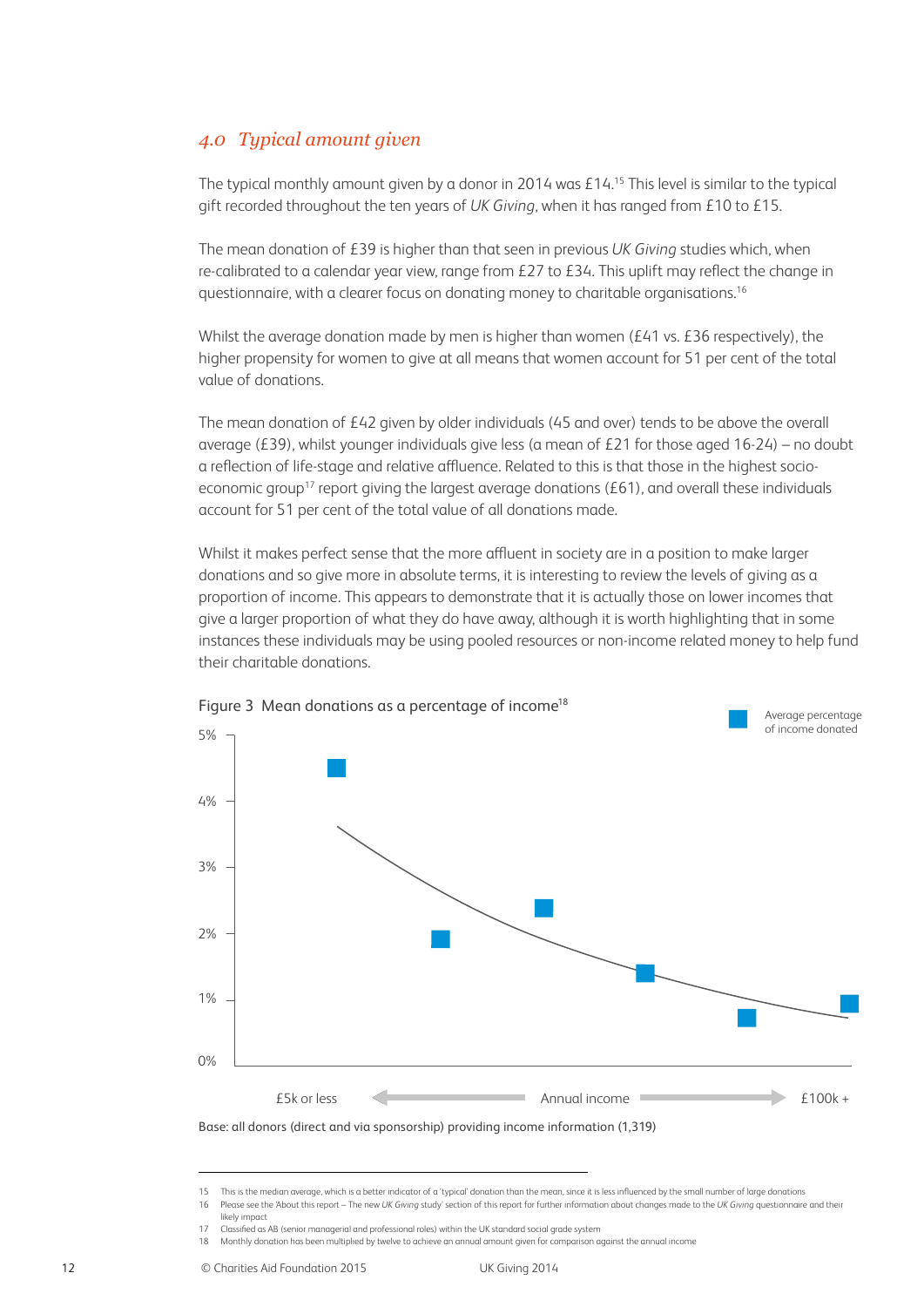#### *4.1 Sponsorship*

Isolating money given through sponsorship shows a lower level of gift than through direct donations. The typical or median donation is £10, with the mean being recorded at £16. This may be as a result of the cause not being selected by the donor themselves, rather they are supporting the individual in their activity, not necessarily the cause itself – and we know from many research studies that a personal connection to the cause or direct experience of the charity is very often what drives charitable donations. CAF's 2013 *Why We Give* study found that 75 per cent of donors agree that they give because of 'a particular belief that I have in a specific cause', whilst 61 per cent agree that giving was prompted by 'a personal experience that I have had'.19

It is also the case that there is often greater consensus in sponsorship giving, whereby individuals tend to pledge the same or similar amount as other donors. Analysis of JustGiving sponsorship data by academics from the Universities of Bristol and Warwick demonstrates clearly that if a large donation is made by a sponsor, subsequent sponsors will follow that amount as their guide (and likewise if one individual makes a smaller than average donation).20 Thus, we are unlikely to see as wide a breadth of sponsorship amounts as are present in direct donations, which is reflected in the respective mean/ median differentials.

**75% of donors give because of**  *'a particular belief that I have in a specific cause'*

**61% of donors give because of**  *experience that* 

<sup>19</sup> CAF *Why We Give study*, April 2013, survey of 722 donors https://www.cafonline.org/PDF/CAF-Why-We-Give-Jan14.pdf

<sup>20</sup> Analysis shared at the Fundraising Insights Conference on 28th March 2014 http://www.bris.ac.uk/media-library/sites/cmpo/migrated/documents/newfindings.pdf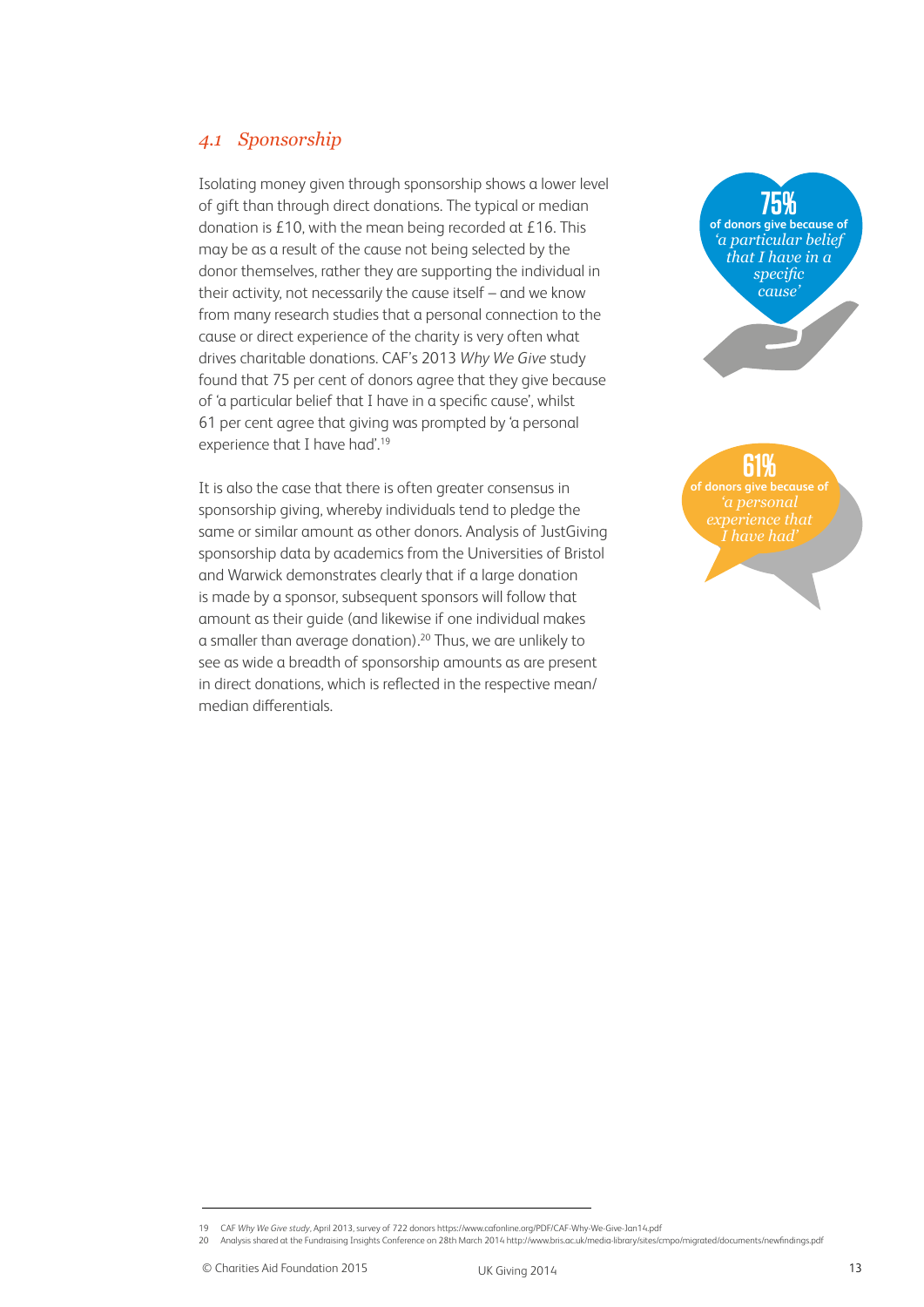#### *5.0 What people give to*

As has been the case for the entire lifetime of *UK Giving*, 'medical research' is the cause supported by the largest proportion of donors (33% in 2014). This is followed by 'children and young people' and 'hospitals and hospices', both of which have also been present in the top three since tracking began. 'Children' is placed second this year, up from third in the 2012/13 report.

Whilst supported by just 12 per cent of donors, 'religious causes' achieves the largest share of donations in terms of total monetary value (14%). This is as result of the typical donation made to religious causes at £20 being much higher than the overall average (£14). This donation level significantly outstrips the typical amounts given to the most popular causes, with medical research and hospitals most commonly receiving donations of £8 and children's causes of £10. After religious causes, the Arts achieve the next largest typical donation of £12.



#### Figure 4: Proportion of donors giving to different causes and proportion of total amount donated by cause

Base: all donating money in the last four weeks (2,252)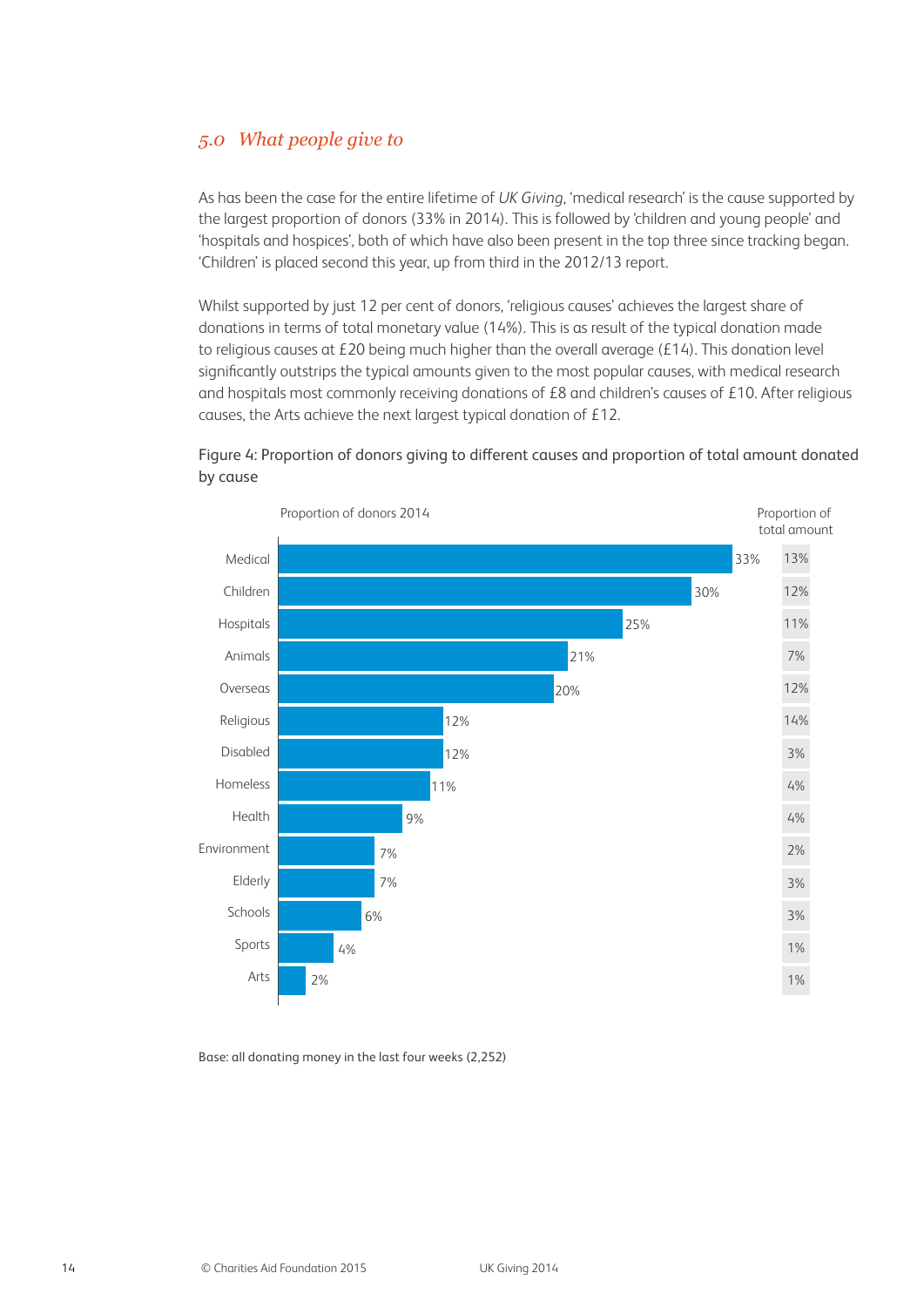

Figure 5 Proportion of donors giving to different causes over time

NB: please note change from financial to calendar year reporting for 2014.

Despite the relative stability of the top charitable causes over time, reviewing the results within a particular year can help to illustrate the responsiveness of the British public to specific charitable asks and campaigns. For example in 2014 we see a clear uplift in the proportion reporting that they gave to children's causes during November (37% compared to the annual average of 30%), which no doubt reflects the strong support given to the BBC's Children in Need campaign which raised over £32.6million. Overseas causes also experienced an uplift in November 2014 (24% compared to the 20% annual average), potentially reflecting the launch of the Disasters Emergency Committee Ebola campaign at the end of October.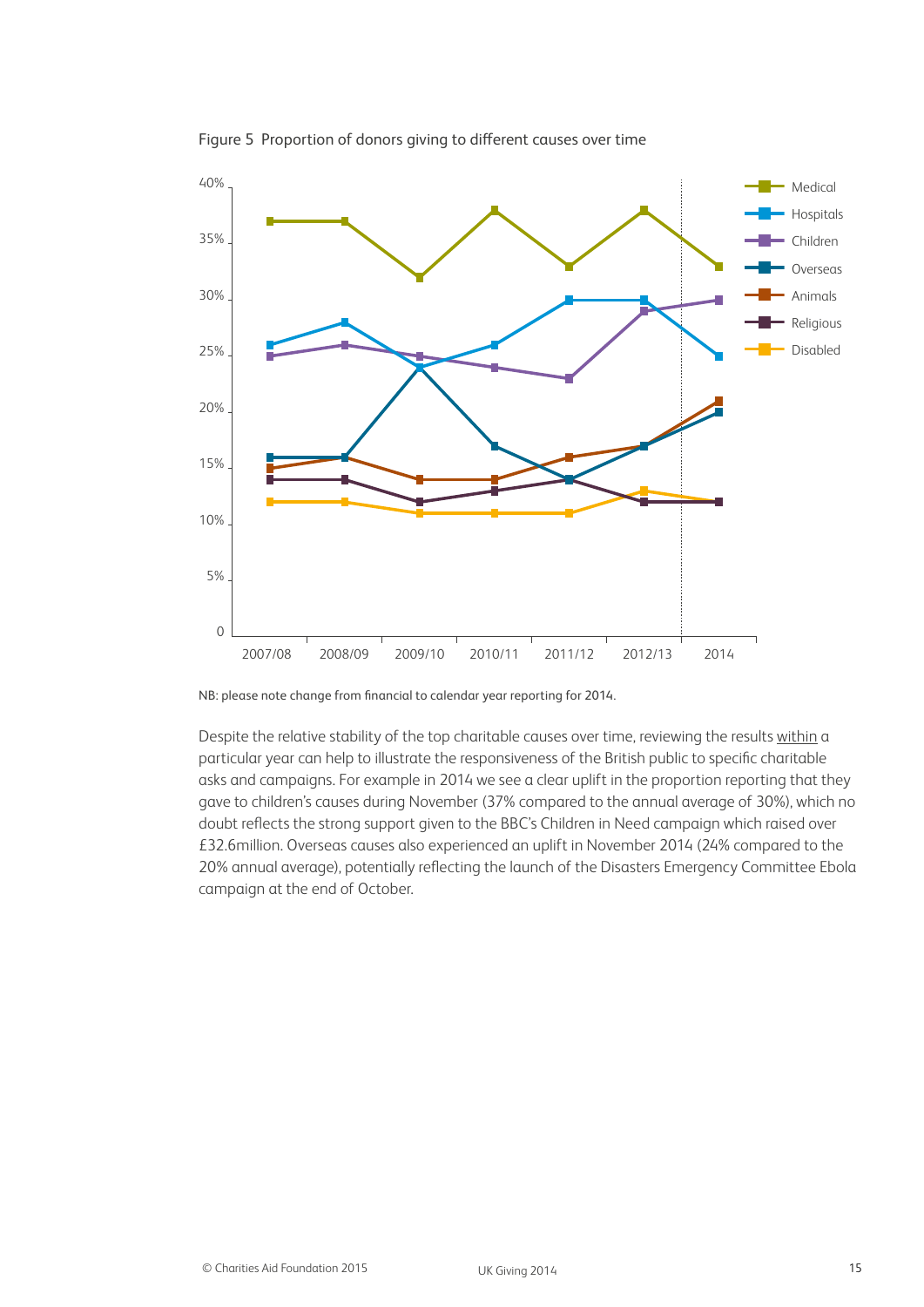#### *5.1 Who gives to what*

With a differential of five percentage points or more, women are more likely than men to give to Homeless (14% vs. 8% respectively) and Animal (23% vs. 18%) causes.

Those in the highest socio-economic group<sup>21</sup> are much more likely to support Overseas causes than average (31% vs. 20% overall). They also demonstrate a notably higher propensity to support charities focused on Children (38% vs. 30% overall), the Environment (13% vs. 7% overall) and Religious causes (18% vs. 12% overall). These individuals are also more likely to give to multiple causes – an average of three per donor, compared to the overall average of two.

|                           |                          | Gender         |                | Socio-Economic Group |                         |                         |                          |
|---------------------------|--------------------------|----------------|----------------|----------------------|-------------------------|-------------------------|--------------------------|
| Cause<br>% giving to each | <b>Total</b><br>(2, 252) | M<br>(1,019)   | F<br>(1,233)   | AB<br>(702)          | C <sub>1</sub><br>(677) | C <sub>2</sub><br>(426) | DE.<br>(447)             |
| Medical                   | 33                       | 31             | 35             | 32                   | 36                      | 33                      | 31                       |
| Children                  | 30                       | 28             | 32             | 38                   | 29                      | 32                      | 21                       |
| <b>Hospitals</b>          | 25                       | 23             | 27             | 25                   | 26                      | 28                      | 21                       |
| Animals                   | 21                       | 18             | 23             | 23                   | 21                      | 20                      | 19                       |
| Overseas                  | 20                       | 21             | 19             | 31                   | 19                      | 15                      | 8                        |
| Religious                 | 12                       | 12             | 13             | 18                   | 13                      | 8                       | $\overline{7}$           |
| <b>Disabled</b>           | 12                       | 13             | 11             | 12                   | 10                      | 12                      | 13                       |
| Homeless                  | 11                       | 8              | 14             | 14                   | 12                      | 10                      | $\overline{6}$           |
| Health                    | 9                        | 9              | 9              | 12                   | 8                       | 6                       | 10                       |
| Environment               | 7                        | 7              | $\overline{7}$ | 13                   | 7                       | 3                       | $\overline{2}$           |
| Elderly                   | 7                        | 5              | 9              | $\overline{7}$       | $6\overline{6}$         | 9                       | 5                        |
| <b>Schools</b>            | 6                        | 5              | $\overline{7}$ | 10                   | 4                       | 3                       | $\mathcal{L}_{\text{L}}$ |
| <b>Sports</b>             | 4                        | 4              | 3              | $\overline{7}$       | $\overline{2}$          | 3                       | и                        |
| Arts                      | $\overline{2}$           | $\overline{2}$ | $\overline{2}$ | 3                    | $\overline{2}$          | $\overline{O}$          |                          |

#### Table 2 Causes given to in the last four weeks

Base: all donating money in the last four weeks (2,252)

<sup>21</sup> Classified as AB (senior managerial and professional roles) within the UK standard social grade system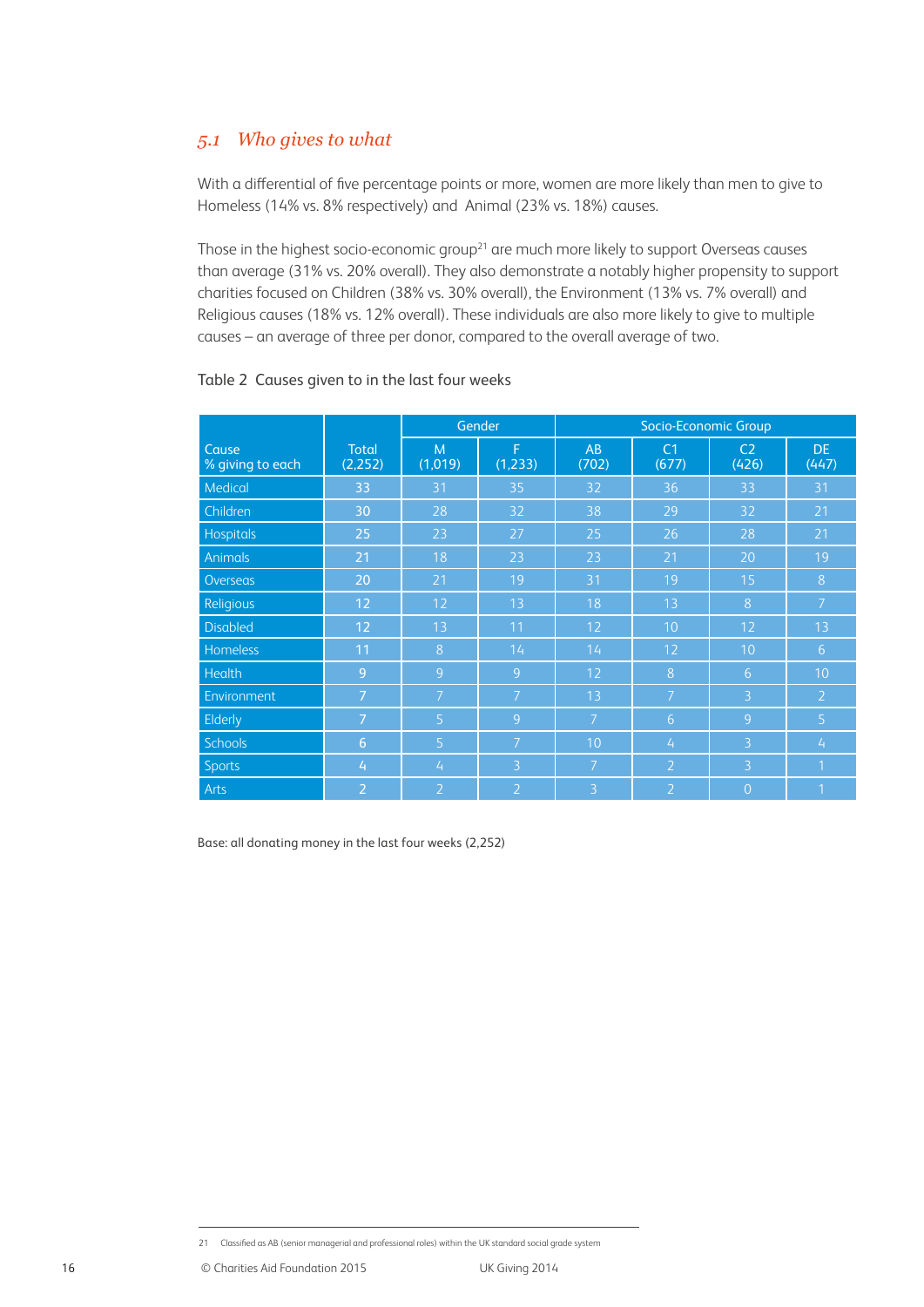#### *6.0 How people give*

One of the key aims of the new *UK Giving* study is to provide more detailed information on the changing patterns of giving, particularly in respect of the channels used such as mobile and online. The inclusion of new channels and the separation of others (e.g. 'cheque or credit/debit card' being split into distinct categories) when asking how people give, provides increased granularity and should enable improved over-time tracking as channels decline or increase in popularity.

Despite this change, cash donations continue to be the most common method of giving. As reported in previous *UK Giving* studies, over half of donors make cash donations. Direct debit remains the second most popular channel.



#### Figure 6 Methods of giving: proportion of donors using each channel in the previous 12 months

Base: all donating money directly to charity in the last year (3,237)

Other categories of note are 'online giving' used by 15 per cent of donors in the last 12 months, and 'text' used by 11 per cent. The surge of social media campaigns over 2014 such as the #nomakeupselfie, Stephen Sutton's 'thumbs up' campaign, and the Ice Bucket Challenge will have helped to boost the use of online and text channels. In a separate CAF study, a quarter of people claimed to have participated in a charity fundraising campaign driven by social media (although this was an online sample and so is likely to represent individuals with a greater predilection for online activity than the general public).<sup>22</sup> The widespread adoption of social media and 'keyword' text donation mechanisms by larger fundraising events such as Comic Relief and Children in Need will also be driving this use.

<sup>22</sup> ComRes study conducted for CAF, comprising 2,058 online interviews with GB adults between 5-7th September 2014 - https://www.cafonline.org/media-office/pressreleases/2014/1209-ice-bucket-boosts-giving.aspx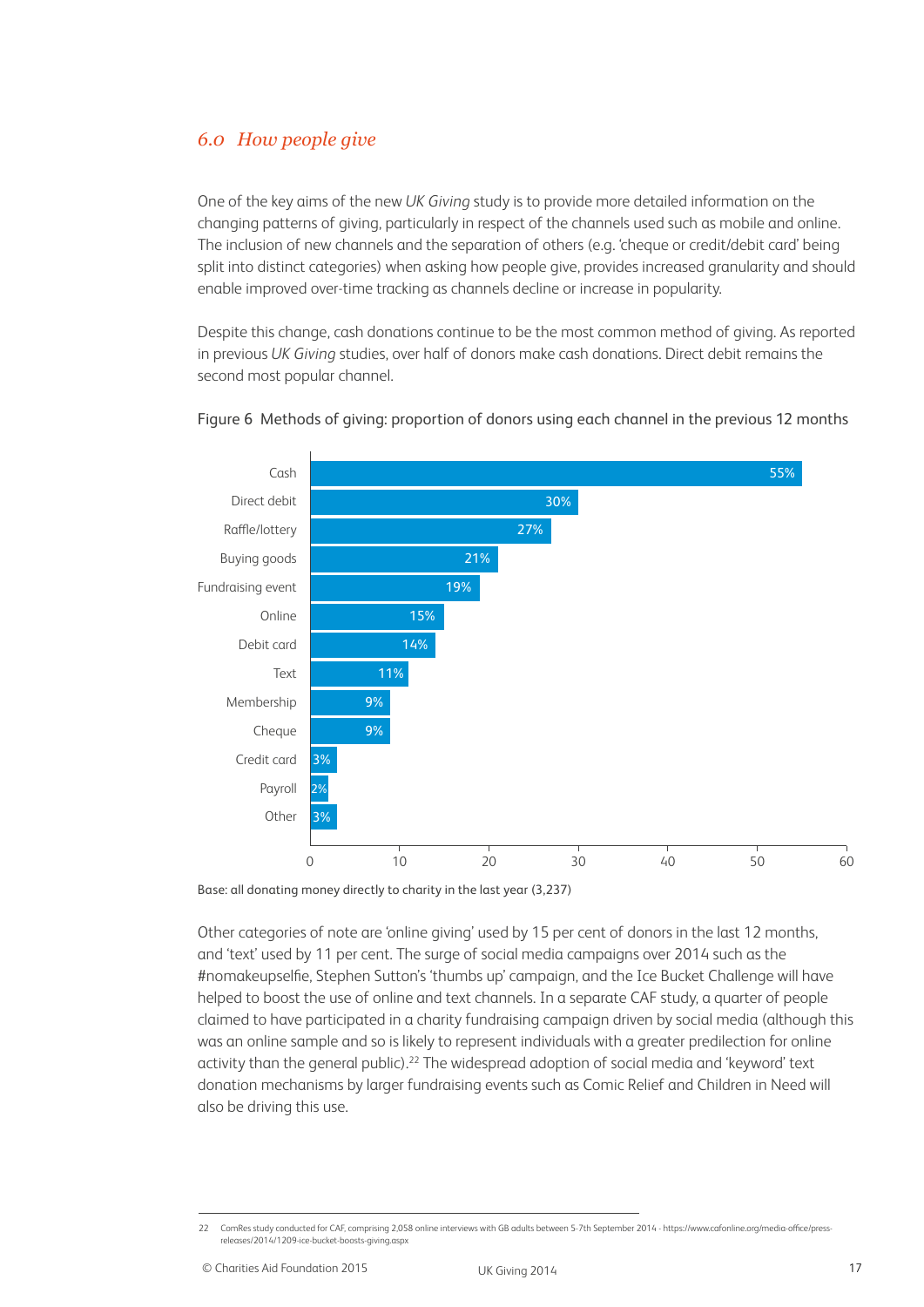Recent research conducted by Blackbaud amongst not-for-profit professionals reported that, on average, around 15 per cent of all of the private giving that their organisations receive comes via online donations, and over half (55%) reported an increase in the proportion of their total donations being received online in 2014 compared to 2013.23 Whilst this study may not be representative of the charitable sector as a whole, the reported increase year-on-year of online donations is of interest.

| Channel                               |                  | Gender         |                | Age                      |                  |                  |                |
|---------------------------------------|------------------|----------------|----------------|--------------------------|------------------|------------------|----------------|
| % using each in the<br>last 12 months | Total<br>(3,237) | M<br>(1,490)   | F<br>(1,747)   | $16 - 24$<br>(350)       | 25-44<br>(1,041) | 45-64<br>(1,063) | $65+$<br>(783) |
| Cash                                  | 55               | 55             | 56             | 66                       | 54               | 56               | 52             |
| Direct debit                          | 30               | 31             | 30             | 12                       | 29               | 35               | 36             |
| Raffle / lottery                      | 27               | 25             | 29             | 19                       | 23               | 35               | 27             |
| <b>Buying goods</b>                   | 21               | 17             | 25             | 17                       | 22               | 23               | 20             |
| Fundraising event                     | 19               | 17             | 21             | 19                       | 24               | 12               | 11             |
| Online                                | 15               | 16             | 15             | 19                       | 20               | 16               | 6              |
| Debit card                            | 14               | 14             | 14             | 13                       | 16               | 14               | 12             |
| <b>Text</b>                           | 11               | 10             | 12             | 13                       | 15               | 12               | $\overline{3}$ |
| Membership                            | 9                | 11             | 8              | $\mathcal{L}_{\text{I}}$ | 7                | 13               | 11             |
| <b>Cheque</b>                         | 9                | 8              | 9              | $\overline{2}$           | $\overline{1}$   | 9                | 23             |
| Credit card                           | $\overline{3}$   | 4              | $\overline{2}$ | $\overline{0}$           | $\overline{2}$   | 4                | $\frac{1}{4}$  |
| Payroll                               | $\overline{2}$   | 3              | $\overline{2}$ | $\overline{0}$           | 3                | 4                | $\Omega$       |
| Other                                 | 3                | $\overline{4}$ | $\overline{2}$ | $\overline{2}$           | 3                | $\overline{4}$   | $\overline{2}$ |

Table 3 Proportion giving through each channel in the last 12 months

Base: all donating money directly to charity in the last year (3,237)

Women are more likely than men to give through raffles/lotteries and fundraising events, possibly due to more exposure to this type of fundraising through schools and other social networks. A quarter of female donors buy charitable goods, compared to only 17 per cent of men. A similar gender gap has been seen in other CAF research when asking about purchasing goods from charity shops, with 35 per cent of women claiming to have done so in the last month compared to only 26 per cent of men.<sup>24</sup>

As anticipated, the channels used differ notably by age, with older donors more likely to use cheques, direct debit or to pay a membership or subscription fee to a charity. The profile of cheque use illustrates clearly the future demise of this channel, whilst membership organisations will need to continue to work hard to convert upcoming generations to supporters.



<sup>23</sup> Blackbaud 2014 *State of the Not-for-Profit Industry*, 423 interviews with not-for-profit professionals in the UK and Ireland, June 2014 https://www.blackbaud.co.uk/notforprofit-resources/uk-research

<sup>24</sup> *Charity Street* research conducted by ComRes for CAF and IPPR, comprising 2,070 online interviews between 23-24th July 2014 : https://www.cafonline.org/PDF/Charity-Street-Report-Sept14.pdf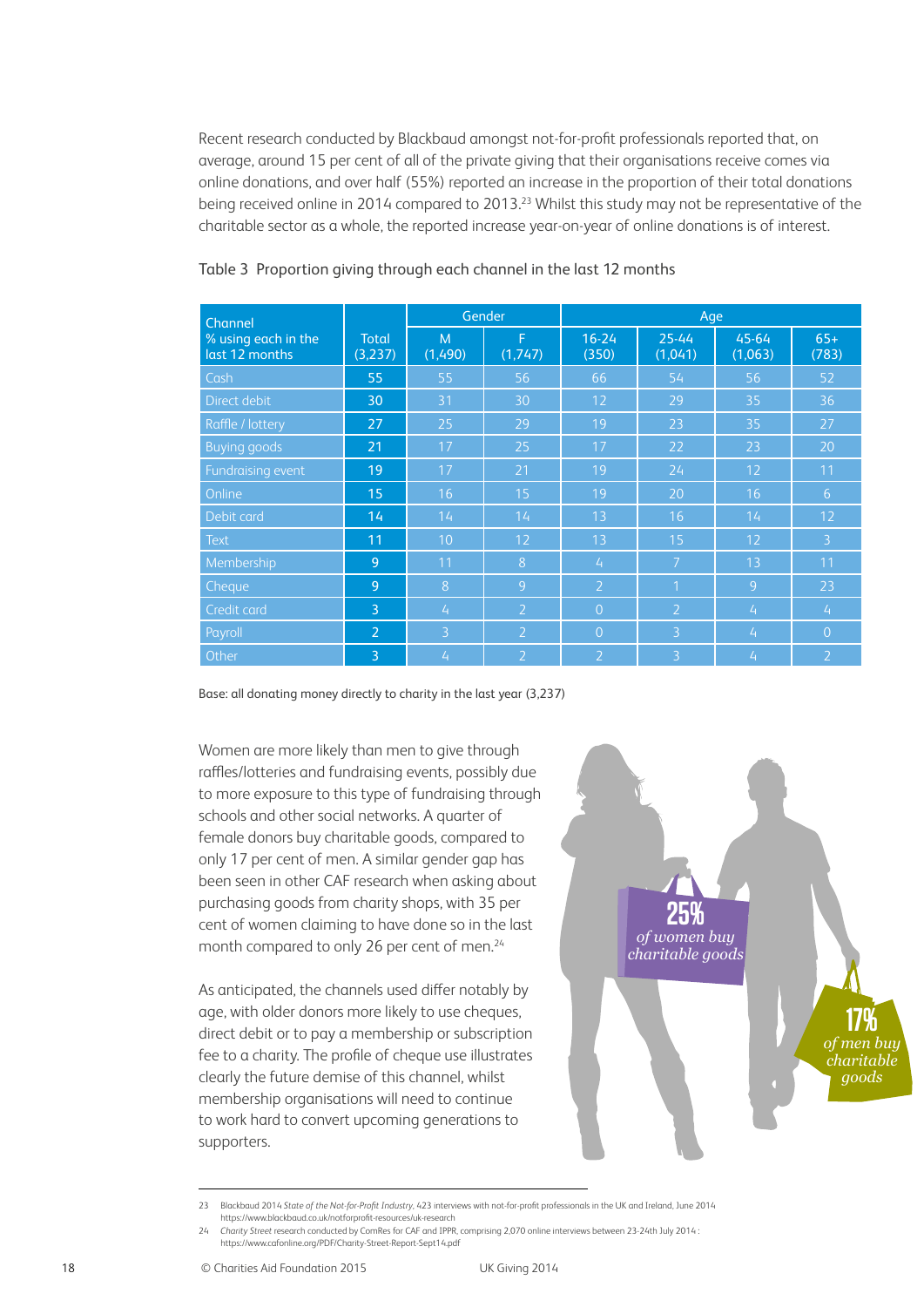Younger donors are more likely than average to use online and text, with around a fifth of donors aged under 45 giving online in the last year compared to only six per cent of those aged 65 and over. A recent Mintel report also explores online charitable behaviour, stating that two-fifths (41%) had either contributed towards or had an interaction with a charity over the internet in the 12 months prior to interview. 25

More specifically, this study found that almost a quarter (23%) of 16-24 year olds had 'liked' a charitable organisation page via Facebook or similar, compared to 13 per cent overall. In terms of actual donations, 14 per cent of 16-24 years olds claimed to have given money via their mobile phones in the past year (compared to eight per cent overall). Whilst this study was itself conducted online, and so those responding are likely to be more 'tech-savvy' than the wider population, the survey is interesting if only that it further highlights the wider use of technology channels amongst the young. It also poses the question as to whether such 'clicktivism' is usurping more traditional channels for charitable giving and social action, with this resulting in the lower level of such activity amongst young people highlighted in section 2.0.

Despite this focus on online and mobile giving amongst the young, it is interesting that those aged 16-24 years were actually much more likely than average to give cash, 66 per cent doing so in the last year compared to the overall average of 55 per cent.

This will be due, at least in part, to more limited access to some donor channels amongst this younger demographic, for example, payroll giving and credit cards. However, there is also some evidence to support a behavioural difference, with a tendency towards more spontaneous giving amongst the young, which may determine a cash donation. When those donating directly to charity were asked how frequently they give, those aged 16-24 were more likely to say 'from time to time' than average (50% vs. 44% overall, and compared to only 42% amongst those aged 65+). This age group are also least likely to agree that they 'think carefully about what charitable causes I donate money to' (61% agreeing compared to 72% overall), or to 'support the same charities year-on-year' (37% agreeing that this is the case compared to 59% overall).<sup>26</sup>

It will be interesting to see if cash donations start to transition to debit/credit cards, as the use of contactless payment becomes more prevalent. Research published in June 2014, suggested that a fifth (21%) of UK adults expected to make a contactless payment in the next 12 months, $27$  whilst another study estimated that over half of people (55%) owned at least one contactless card. 28 Whilst the sector has seen some initial forays into contactless payment, such as Cancer Research UK's contactless shop front trial<sup>29</sup> or the 'Penny for London' scheme,<sup>30</sup> charities need to be alert to the implications for in-the-street or in-shop donations if carrying cash becomes less common. CAF is also exploring the potential of contactless technology for increasing donations in a number of different giving settings.

<sup>25</sup> Mintel, *Charitable Giving* – UK, November 2014 based on 2,000 online interviews with those aged 16+ conducted in July 2014

http://links.mkt3471.com/servlet/MailView?ms=MTE1ODMyNjQS1&r=OTU3MDMyMjg4ODgS1&j=NDI0MTkyOTE3S0&mt=1&rt=0 26 *UK Giving* August, 1,069 face-to-face interviews conducted by GfK NOP

<sup>27</sup> Consumer Intelligence study conducted for Gocompare, 1,505 online interviews conducted between 28 March and 11 April 2014 http://www.gocompare.com/press-office/2014/06/contactless\_payments\_2014/

<sup>28</sup> eDigitalResearch study comprising 2,006 online interviews conducing between 7 April-11th March 2014 http://www.edigitalresearch.com/news/item/month/may/year/2014/nid/471966889

<sup>29</sup> http://www.fundraising.co.uk/2015/01/22/cruk-trials-contactless-giving-through-the-charity-shop-window/

<sup>30</sup> https://www.pennyforlondon.com/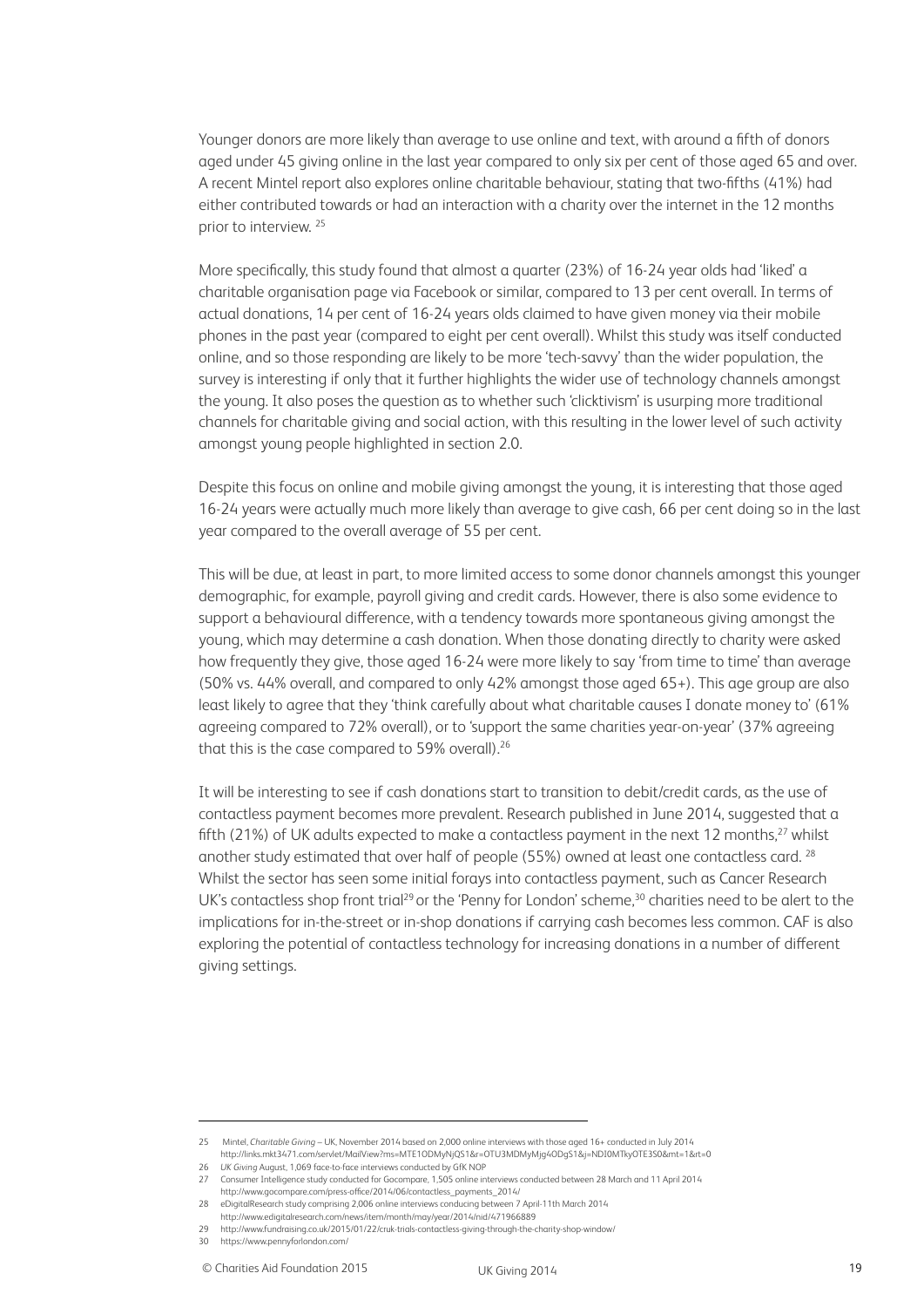#### *6.1 Technology device usage*

Additional questions in *UK Giving* look at the specific technology devices owned and used by Britons, and the penetration of charitable donations made through them. Whilst giving activity via such technology remains relatively low level, the younger profile of tech users means that it is an avenue which charities should still be exploring.

|                                      |                         | Age                |                  |                |                |
|--------------------------------------|-------------------------|--------------------|------------------|----------------|----------------|
| % own and personally use each device | <b>Total</b><br>(3,030) | $16 - 24$<br>(440) | 25-44<br>(1,006) | 45-64<br>(949) | $65+$<br>(635) |
| Mobile phone with internet access    | 58                      | 72                 | 76               | 58             | 20             |
| Laptop                               | 58                      | 67                 | 71               | 57             | 30             |
| <b>Tablet</b>                        | 35                      | 33                 | 46               | 38             | 15             |
| Desktop                              | 27                      | 18                 | 27               | 36             | 20             |
| Mobile phone without internet access | 23                      | 14                 | 16               | 27             | 36             |
| e-Reader (e.g. Kindle)               | 13                      | Ι8.                | 14               | 18             | 9              |
| Portable media player (e.g. MP3)     | 12                      | 16                 | 18               | 12             | 3              |
| Internet enabled, Smart TV           | 11                      | ⇁                  | 16               | 12             | $\overline{4}$ |
| Netbook                              | 6                       | 6                  | 8                | 7              | $\overline{2}$ |
| None of these                        | 14                      | 9                  | 7                | 10             | 34             |

Table 4 Technology device ownership by age

#### Base: all respondents, *UK Giving* May-August-November (3,030)

Results show that younger age groups have clearly adopted 'mobile' technology, so smartphones and laptops, whilst desktop ownership and use is lower than average (18% amongst 18-24 year olds, compared to the overall average of 27%), although this figure may not reflect fully any use of family or other communal desktops. Tablets are more likely to be owned and used by those aged 25-44, rather than the youngest in our sample (46% vs. 33% respectively). Charities therefore need to ensure that all online content and giving mechanisms are also enabled for mobile devices.

Those aged 65 years and over are more likely to have a simple, non-internet enabled mobile phone (36% compared to an overall average of 23%), with a below average ownership of all other devices.

There is a clear relationship between social grade and technology, with those in the highest socioeconomic grade<sup>31</sup> more likely to own internet enabled devices (91% vs. 80% overall). They are also more likely to have multiple devices, an average of three devices from those listed (compared to an overall average of two).

Of those that have internet or text access via these various devices, the proportion making a charitable donation in the last four weeks is relatively low, as shown in Table 5.

| Charitable donation channel                | % made donation via | channel in last four weeks   Based on all those monthly direct donors |
|--------------------------------------------|---------------------|-----------------------------------------------------------------------|
| Online via a desktop PC                    | 13                  | with a desktop PC (382)                                               |
| Online via mobile phone                    | 11                  | with an internet enabled mobile phone (775).                          |
| Online via a tablet or laptop              | 11                  | with a tablet or laptop (887)                                         |
| By text on a mobile phone                  | 11                  | with a mobile phone (887)                                             |
| Online via a central fundraising site      |                     | with any internet capable devices (1,054).                            |
| Online directly to a charity's own website |                     | with any internet capable devices (1,054)                             |

#### Table 5 Proportion making charitable donations through specific technology devices

31 Classified as AB (senior managerial and professional roles) within the UK standard social grade system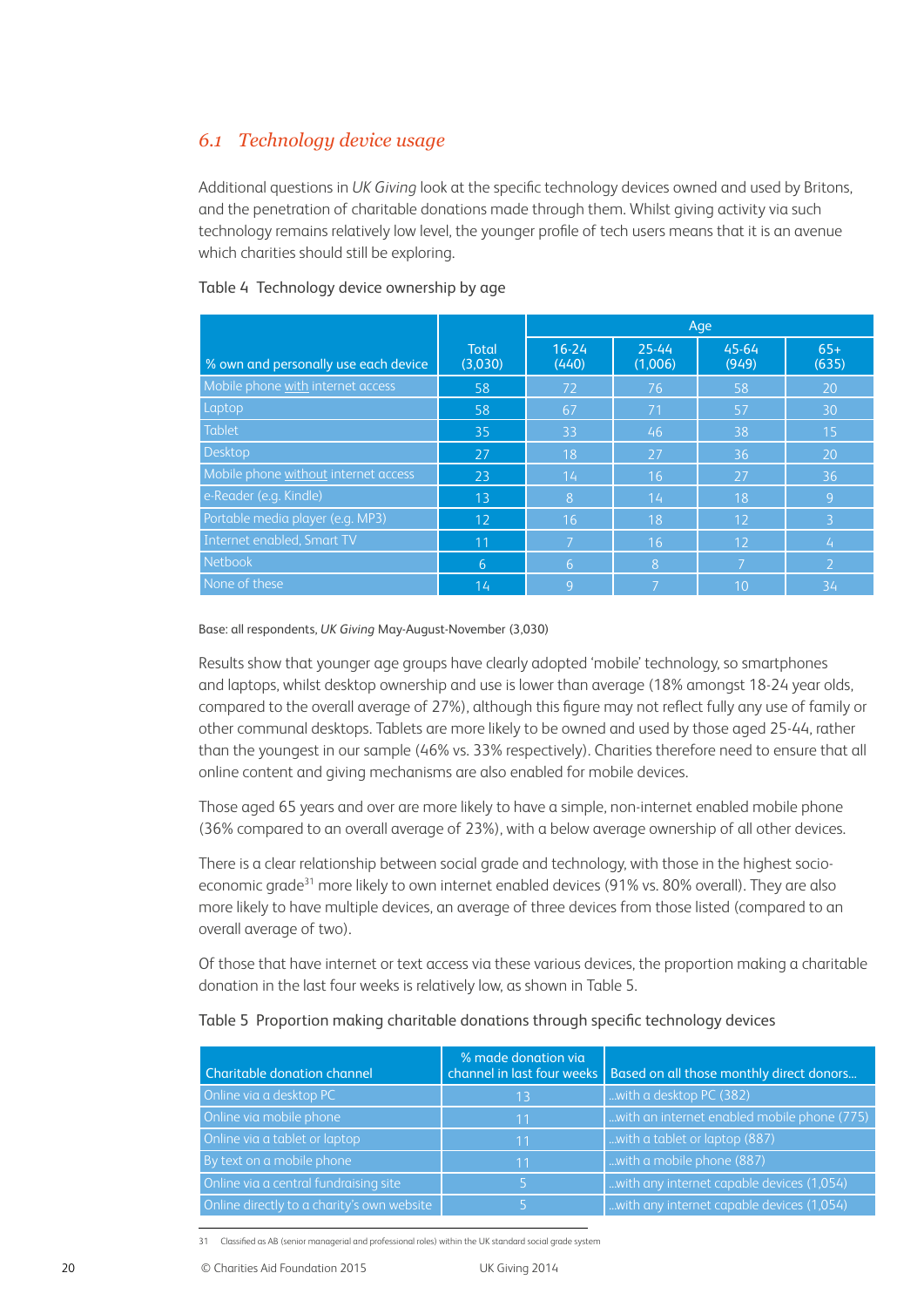#### *7.0 Increasing giving*

One of the key things that both *UK Giving* and NCVO's *The UK Civil Society Almanac* have demonstrated over the years is the relative consistency in the level of giving by UK individuals.<sup>32</sup> Positively, this means that charitable giving amongst the UK public is reasonably resilient during challenging financial times. However, in times of economic prosperity an increase in charitable giving does not automatically follow.

In data captured during the May wave of *UK Giving*, nearly half of respondents (47%) agreed that the UK economy was 'on the road to recovery', but only a fifth agreed that 'the amount of money I give to charity is likely to increase over the next year'.<sup>33</sup> Part of this differential will be that economic recovery at an overall country level does not always translate into an increase in disposable income at an individual level. However, nfpSynergy's *Donor Confidence Index*34 shows that whilst general consumer confidence has risen by 10 points since January 2010, donor confidence<sup>35</sup> has only risen by two points.

In June 2014, a separate CAF study<sup>36</sup> suggested that Britons were far more likely to spend any extra cash arising from the economic upturn on holidays, clothes and going out than on supporting good causes. When asked what they were likely to increase their spending on in the next year, charity scored the lowest of all options presented, with only nine per cent planning to increase their financial commitment to good causes, compared to holidays (21%), clothes (17%) leisure activities (14%) or eating out / takeaways (14%).

Thus, the charitable sector is faced with a conundrum of how to increase the total level of donations it receives – particularly when other revenue streams such as government funding are diminishing<sup>37</sup>, and there are concerns over the lower level of engagement from younger generations<sup>38</sup>, who are the potential donors of the future.

Across the course of the year, *UK Giving* asked a number of additional attitudinal questions to try and shed some light on the barriers people perceive to giving to charity, as well as to understand what prevents those that do give from making a more regular planned commitment.

<sup>32</sup> The *2014 Almanac* reported 'individual giving' at £16.0bn at its lowest and £17.4bn at its highest between 2006/07 and 20011/12, once adjusted for inflation

<sup>33</sup> *UK Giving* May 2014, 1,042 face-to-face interviews conducted by GfK NOP

<sup>34</sup> http://nfpsynergy.net/press-release/donor-confidence-index

<sup>35</sup> Defined by nfpSynergy as a composite measure including the proportion of people giving to charity, how much they give, how many charities they give to and in what ways, as well as their predictions for future giving and reported changes in recent giving

<sup>36</sup> Research by ComRes for CAF, comprising 2,006 online interviews, 4-6th June2014

<sup>37</sup> *The UK Civil Society Almanac 2014* reports a decline of £1.3bn in government funding between 2010/11 and 2011/12

<sup>38</sup> *Mind the Gap: the growing generational divide in charitable giving*, CAF, Sept 2012 https://www.cafonline.org/PDF/1190H\_PartyConf\_MindTheGap.pdf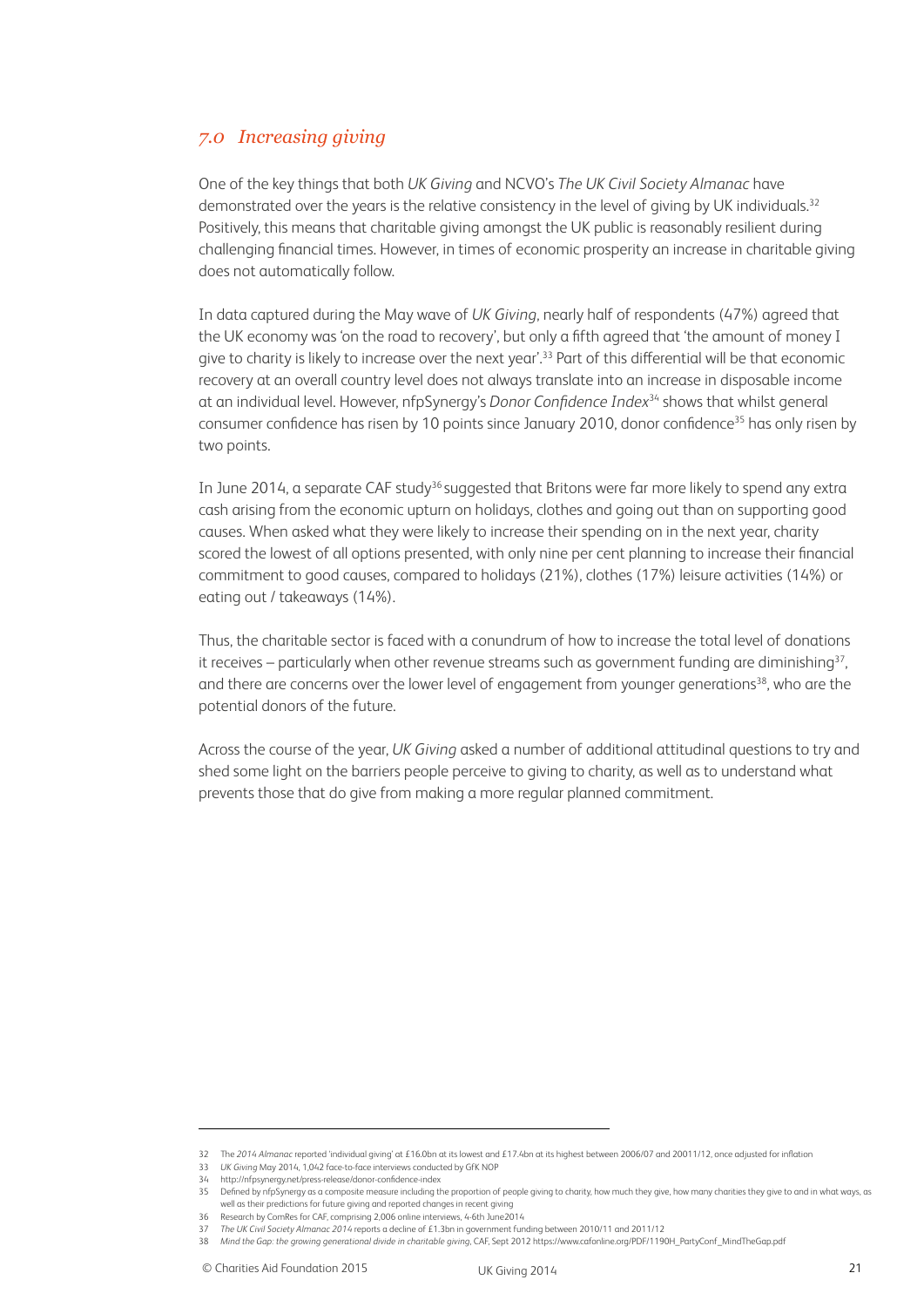#### *7.1 Barriers to giving*

Regardless of their current giving behaviours, we asked all those responding to the *UK Giving* wave conducted in May how strongly they agreed or disagreed with a number of statements about potential barriers to giving to charity.





Base: all *UK Giving* respondents, May 2014 (1,042)

As has been identified previously, understanding the impact of donations made is reported to be a driver to giving – seven out of ten agreeing that this is the case. Young people (aged 16-24) are more likely than average to agree with this sentiment (79% agreeing), as are women (73% compared to 67% amongst men).

Whilst the vast majority (seven in ten) disagree that 'giving to charity doesn't make a meaningful difference', nearly a quarter agree with this statement, with younger people marginally more likely to do so (29% of those aged 16-24 agree vs. 24% overall). This could also point to a gap in information provision, with supporters not being educated effectively on the impact charities make.

However, other research conducted by CAF found that over three-fifths (62%) of people agreed that 'charities are good at demonstrating the impact of their work to the public', with only 14 per cent actively disagreeing.<sup>39</sup> This would suggest that the sector is actually perceived to be performing relatively well in this respect, albeit with some room for improvement.

<sup>39</sup> 1,000 telephone interviews with UK adults conducted by GfK NOP between 4th-6th April 2014, data was weighted to be representative of all UK adults aged 16+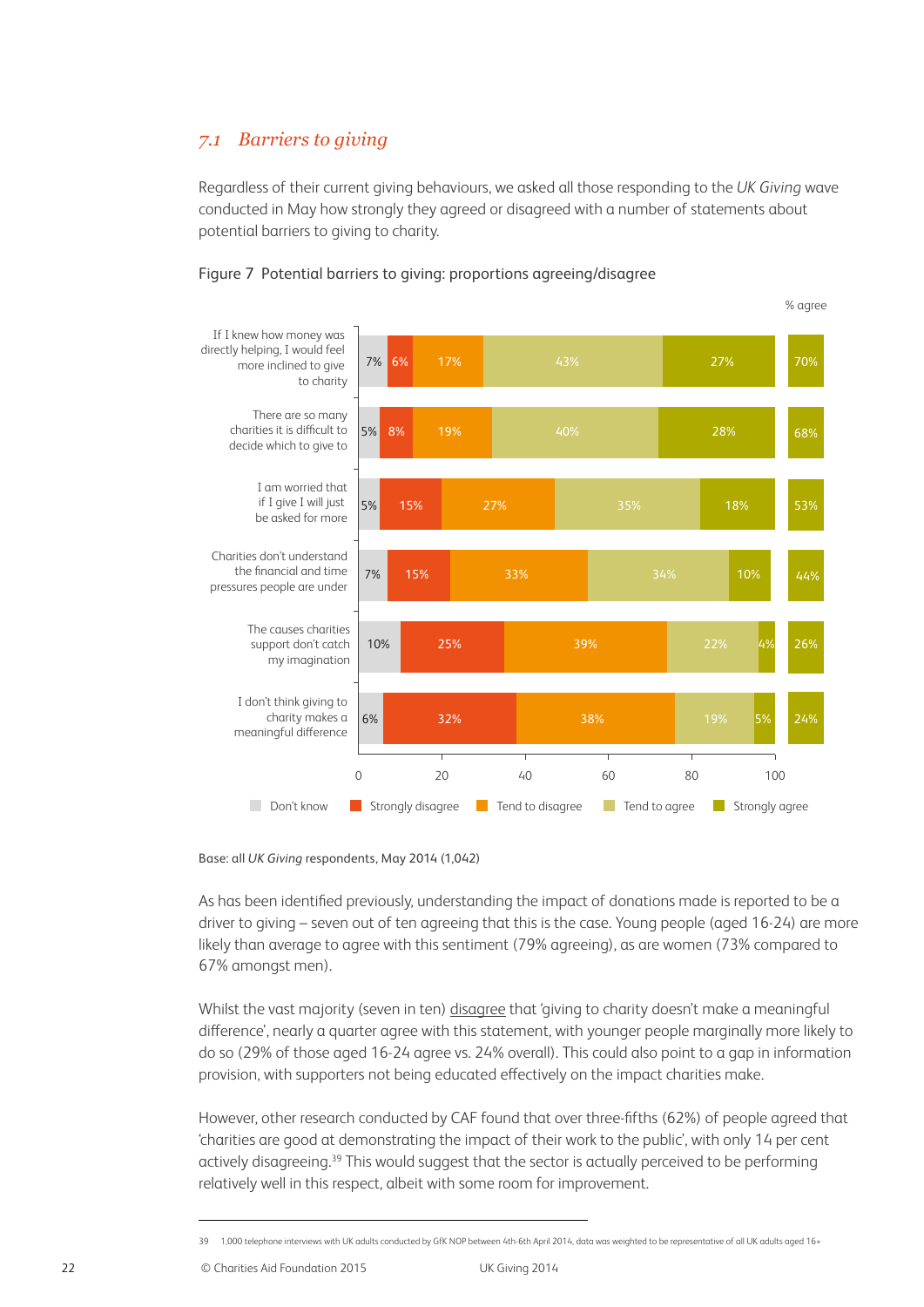Deciding which charity to give to is identified as being problematic for many, 68 per cent agreeing that 'there are so many charities it is difficult to decide which to give to'. Women are more likely than men to agree that this is the case (70% vs. 65% respectively).

Just over half of people (53%) are also concerned that they will be asked to give more if they give at all. Women are more likely to agree that this is the case compared to men (58% vs. 47% respectively), which is interesting given their higher propensity to give – such views may reflect their greater experience of giving to charities, although it does not appear to have stopped them donating. Those in the highest socio-economic group<sup>40</sup> are less concerned in this respect, with just over two-fifths (42%) agreeing.

#### *7.2 Regular planned giving*

*UK Giving* suggests that only 32 per cent of donors give money directly to charity via regular planned giving, as defined by using payroll giving or direct debit. One of the key ways in which the sector could potentially increase giving levels would be to convert more one-off, ad hoc donors to regular givers. Regular, known donations also benefit charities by allowing them to make plans for the future more secure in the knowledge of available income.

In November, *UK Giving* asked those donors that choose not to give via regular planned channels a number of statements as to why this is.



#### Figure 8 Reasons for not making regular planned donations: proportions agreeing/disagreeing

Base: all direct donors who don't give through regular/planned channels, *UK Giving* November 2014 (619)

40 Classified as AB (senior managerial and professional roles) within the UK standard social grade system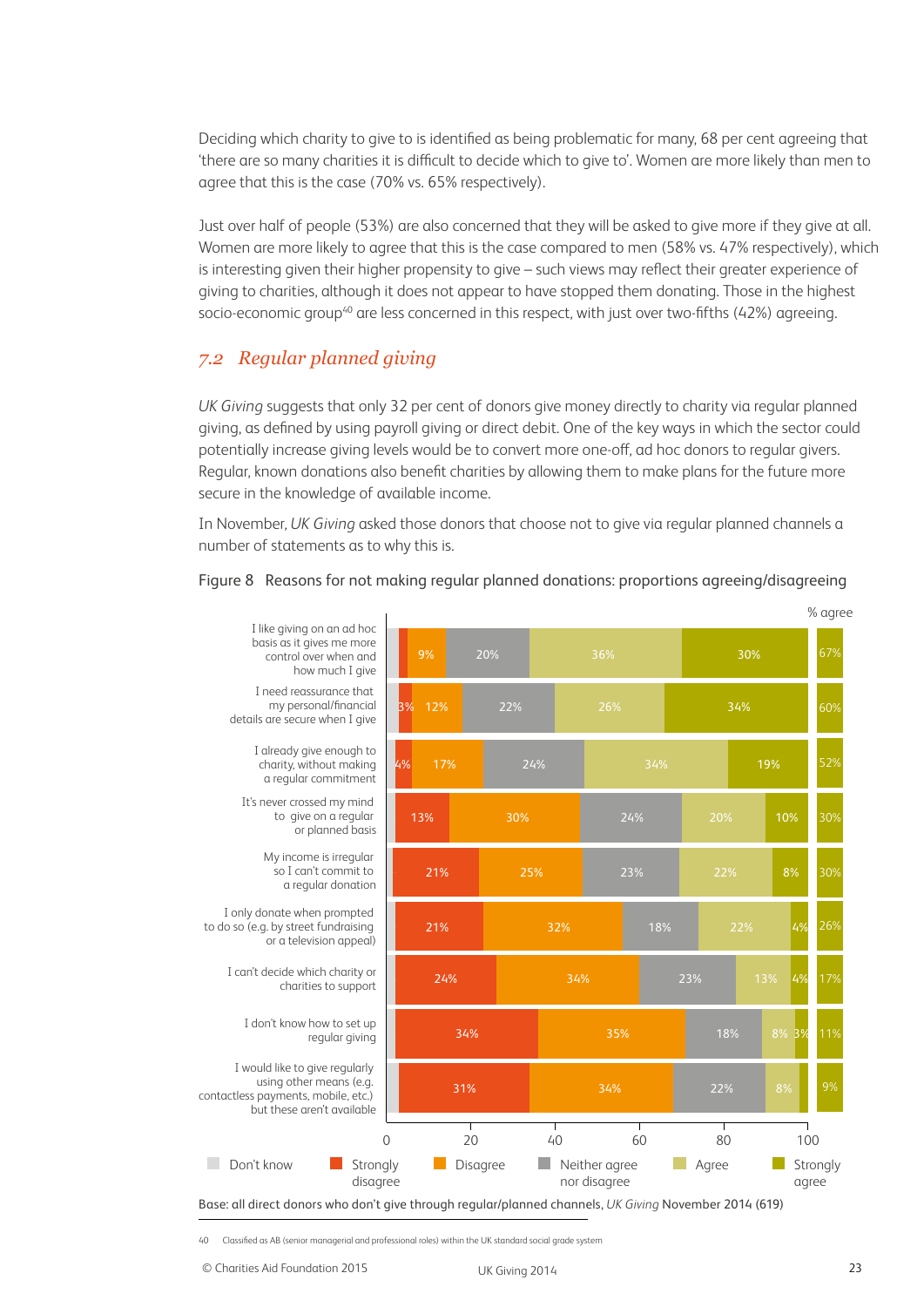It is perhaps unsurprising, given that those responding are already donors, that they state personal preference and maintaining financial control as the key reason for not giving through planned channels.

Senior managers and professionals<sup>41</sup> are more likely than average to agree that giving on an ad hoc basis provides more control over what they give, (78% vs. 67% overall), and also that they 'already give enough to charity without making a regular commitment' (66% vs. 52% overall). This group is clearly a key target audience for charities (given their greater affluence, propensity to give and larger average donations), however on the basis of these responses, convincing those amongst them that haven't already adopted planned regular giving channels (59%) to do so may prove challenging.

Three-fifths of respondents require reassurance about the security of their personal and financial details if giving via planned channels. Senior managerial and professional individuals<sup>42</sup> are also more likely to agree that this is a concern, with three-quarters (76%) agreeing with the statement.

Almost one in three (30%) agree that 'it has never crossed their mind to give on a regular or planned basis', and so it is possible that further education and awareness raising about the different giving channels available (or just 'making the ask') could increase uptake. Those in more casual, unskilled work and those reliant on the welfare state<sup>43</sup> are more likely than average to agree that planned giving has 'never crossed their mind' (39%), and that they 'don't know how to set up regular giving' (18% vs. 11% overall). However, it is also worth noting that these individuals feel 'less able to commit to regular giving due to their irregular income' (41% agreeing compared to the overall average of 30%), and are more likely to 'only donate when prompted to by street fundraising or a television appeal' (36% agreeing that this is the case vs. 26% overall).

Young people are also more likely than average to agree that their income is irregular and so they are unable to commit to a regular donation, 44 per cent of those aged 16-24 agreeing with this statement.

In summary then, these results suggest that in order to encourage people to give regularly, charities need to:

- **Communicate the positive impact that donations from the public have**
- **Provide clarity on how their charity's aims and focus differ to other organisations working in** the same area
- Be aware of and respond to the individual circumstances of existing donors, so as not to ask for too much, too often
- **Communicate the flexibility of planned giving channels and/or increase the flexibility to meet** the changing needs of donors
- **Provide reassurance about the security of personal and financial details and the** 'professionalism' of charities in handling personal data
- Continue to raise awareness of all the various ways in which people can give including regular, planned channels for giving money, but also by giving goods, volunteering their time or sharing their voice – in order to engage all people no matter what their financial circumstances

<sup>41</sup> Classified as AB within the UK standard social grade system

<sup>42</sup> ibid

<sup>43</sup> Classified as DE (casual/lowest grade workers, pensioners and those reliant on the welfare state for their income)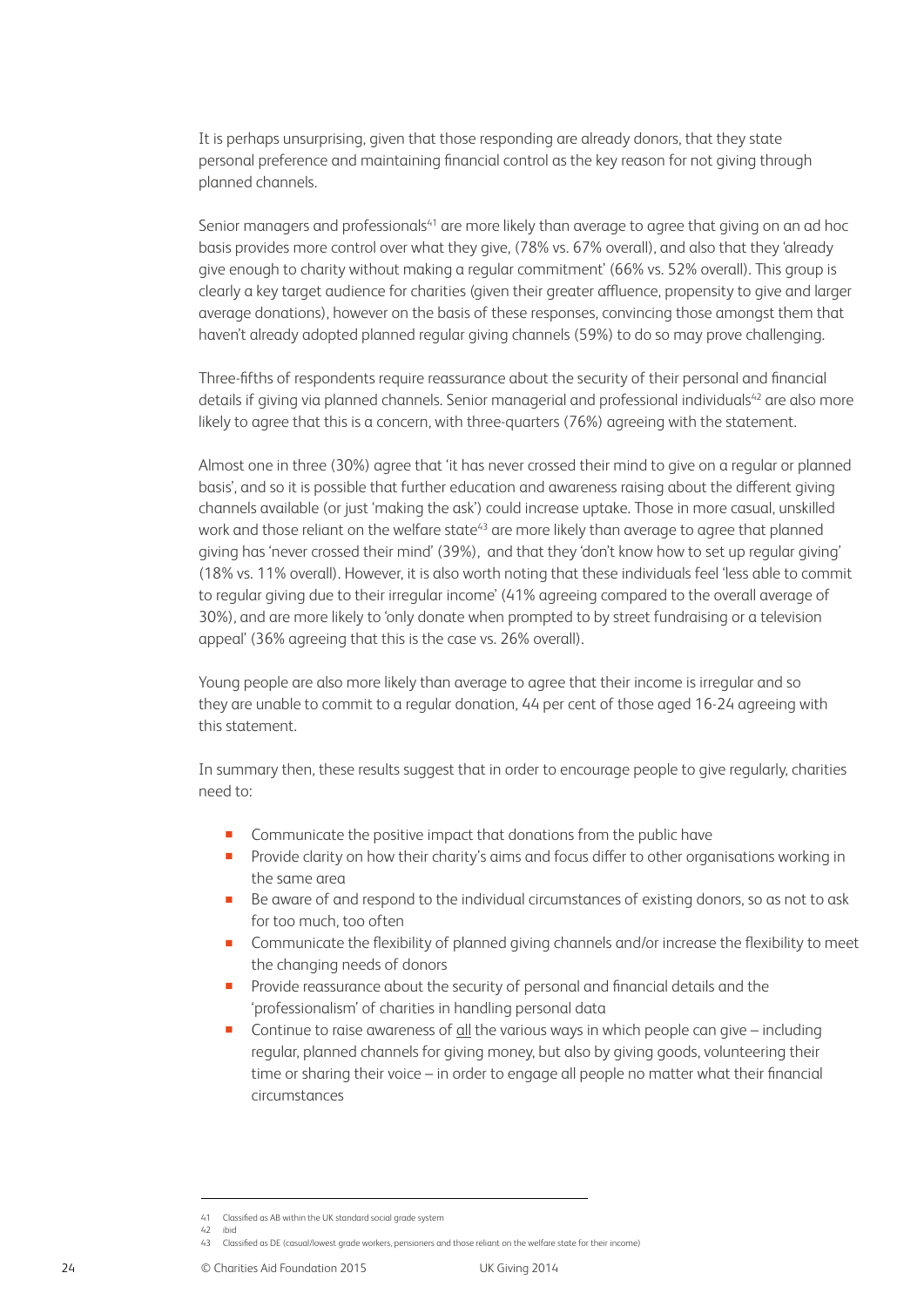## *Appendix I : Methodology*

#### *1. UK Giving*

The data in this report is based on the *UK Giving* 2014 survey, which collected information about charitable giving from adults aged 16 and over in the United Kingdom. In 2014, the survey ran in February, May, August and November, as a module on GfK NOP's face-to-face omnibus study. 5,068 face-to-face interviews were conducted in 2014. The interviewing is carried out in people's homes using Computer-Assisted Personal Interviewing (CAPI).

The GfK NOP face-to-face omnibus employs a quota sample of individuals with randomly selected sampling points. The sample is a 3-stage design, sampling first parliamentary constituencies, and then output areas within those selected constituencies, and finally respondents within the output areas. The sample is based on 175 sampling points. Within each selected constituency, an output area is selected for each wave. These output areas are selected at random, but with some stratification control so that the sample of areas drawn is representative of the sample of constituencies and therefore of the United Kingdom in demographic terms. For each selected output area, a list of all residential addresses is produced. This listing is taken from the Royal Mail's Postal Address File, which is a listing of all addresses within the United Kingdom, and is updated monthly. The interviewer will then interview a target number of individuals within each output area, adhering to demographic quotas which determine the sort of people spoken to. The sample will, if necessary, be weighted in order to ensure that it is fully representative in terms of known population data on age, sex, social class, number of adults in household, working status and region.

Those interviewed are asked about their charitable giving and social actions over the last year, and for each that they recall doing, are then asked if they have participated in that activity during the previous four weeks. All those donating money and/or sponsoring someone for charity are asked further questions about the causes donated to and the amount given. To identify cause given to, respondents are shown a card which lists fifteen different causes, and respondents/donors assign charities themselves to a cause group from the list at their own judgement. Respondents are then asked, for each cause, how much they donated. Those donating directly to charity are also asked about the method by which they have given.

The data collected from respondents are checked carefully before analysis is carried out. The data are amended where appropriate to remove obvious reporting/recording errors. Checks are made on particularly high value donations and to remove any outliers or potential over-claims. For example, those saying that they have given to charity within the last 4 weeks, but can not remember *either* the cause *or* the amount given.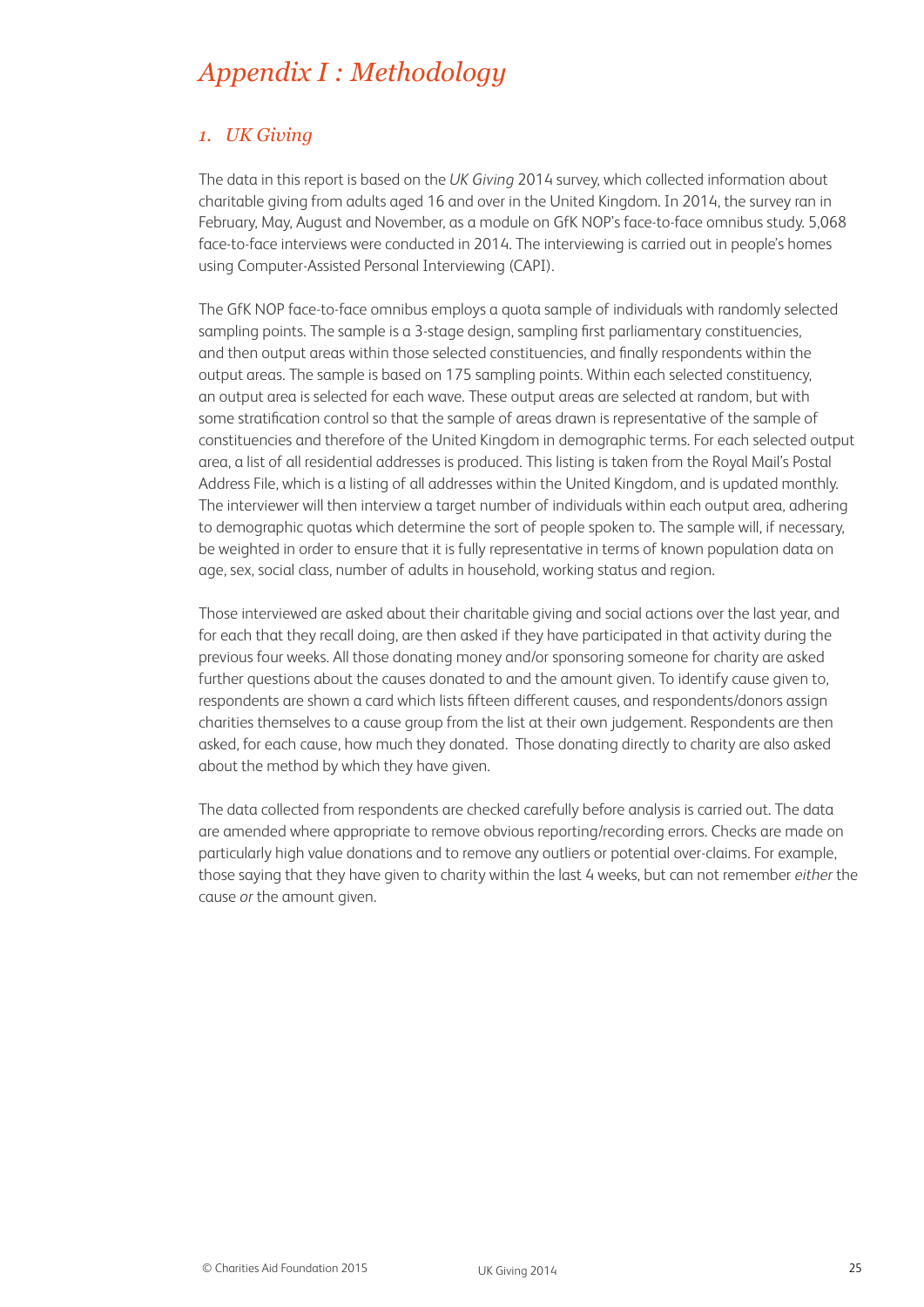#### *2. Re-calibration of the historic data*

As outlined in our report *UK Giving 2012/13: an update*, 44 a decision was made in 2012 to increase the data capture points for *UK Giving* from three to four. Previously, the survey ran in June, October and February to capture a spread of months across the financial year. In 2012/13, this was amended to August, November and February, as the survey transitioned to a quarterly calendar year view with interviewing taking place for 2014 in February, May, August and November.

The difference in the interviewing months of June-August and October-November has implications for the direct comparability of the 2013 and 2014 data sets, with previous years.<sup>45</sup> The impact of a number of high-profile charity campaigns in November (particularly Children in Need and the Poppy Appeal) is known to increase donations significantly during this month.<sup>46</sup>

In order to provide a broadly comparable view, a recalibration exercise - to identify and account for the 'November effect' – was undertaken by GfK NOP's Marketing Sciences team and is described in full in the methodology section of the 2012/13 update. For the historical comparatives made within this 2014 report, the recalibration has once again been applied, but in reverse, with the November 'uplift' now being applied to the October results captured in previous years. In addition, the historic data has been reworked to show a *calendar* rather than financial year picture.

GfK NOP's Marketing Sciences team also undertook a comparison of the demographic and behavioural profile of respondents from the old ONS study and the new survey conducted by GfK NOP. The comparison found no significant differences in the profile of the individuals participating or their stated behaviours.

The ONS study also conducted a parallel run of the old and new questionnaires, asking each question set to a matched sample of respondents. This allowed any differences in response to be assessed, and to also be accounted for in the recalibration of the historic figures.

Thus, the historic figures presented in this report are estimates based on a recalibration of the data, to provide a broad comparative of giving levels over time and so enable a cohesive picture of longitudinal trends.

<sup>44</sup> https://www.cafonline.org/pdf/UK%20Giving%202012-13.pdf

<sup>45</sup> In reviewing the data, the differential between June-August was within existing error margins

<sup>46</sup> CAF's *Year of Giving* study indicates a consistent 9 percentage point increase between giving levels in October 2012 and November 2012, and those between October 2013 and November 2013